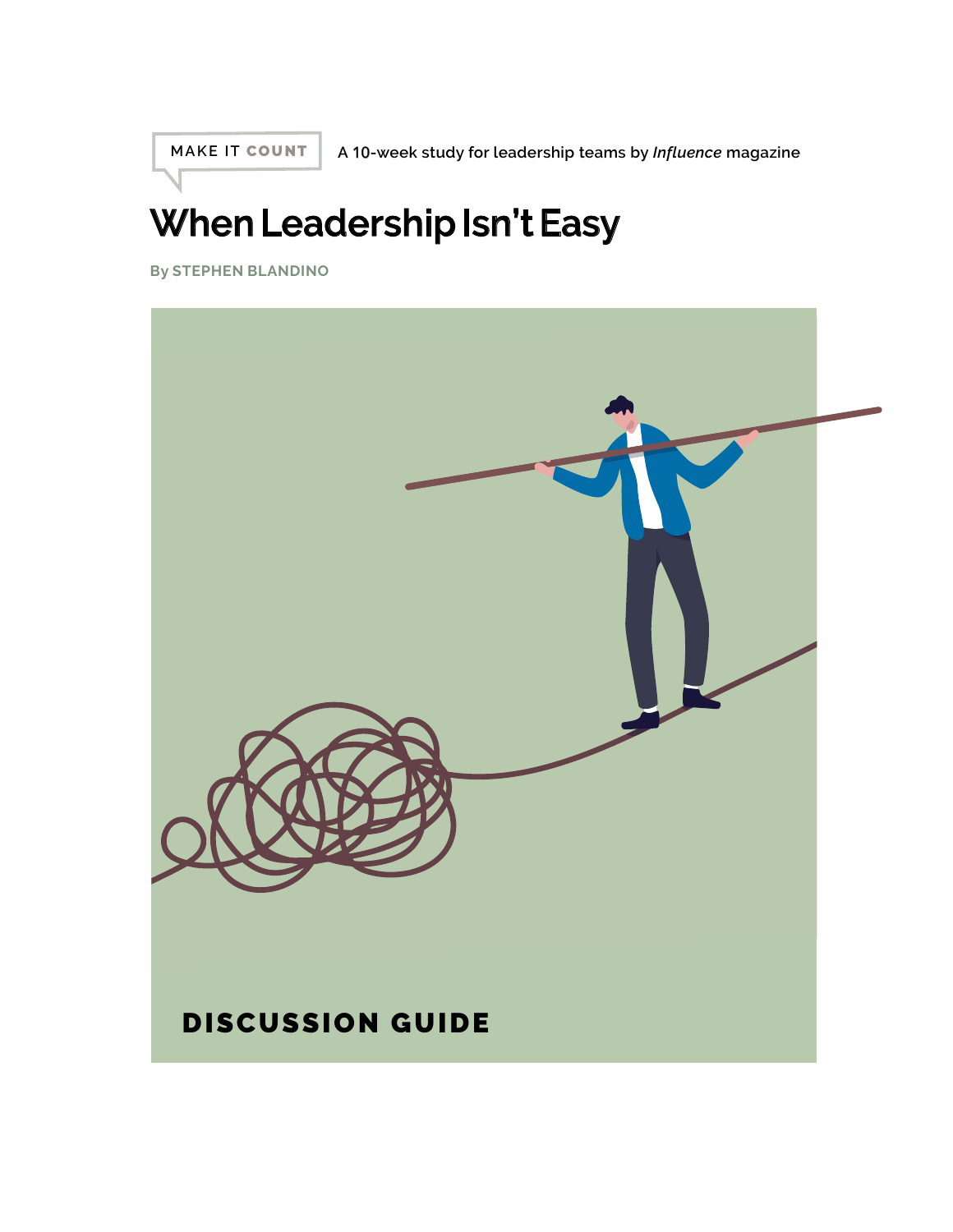#### **MAKE IT** COUNT

**A** 10**-Week Study For Leadership Teams**

#### **What Is Make It Count?**

M**ake It Count is a leadership development resource for use individually or with staff, volunteers, or board members.**

**Each installment is also available online as a downloadable PDF, along with interactive pages for group member use. The underlined words and phrases in the following text correspond to fill-in-theblank sections on team member pages. Access these free resources at [influencemagazine.](http://influencemagazine.com/Downloads) [com/Downloads.](http://influencemagazine.com/Downloads)**

**These lessons are written by STEPHEN BLANDINO, lead pastor of 7 City Church in Fort Worth, Texas, and the author of several books, including** *Stop Chasing Easy: Pursuing a Life That Counts Today … and for Eternity***, available at stopchasingeasy.com.**





# **When Leadership Isn't Easy**

**By STEPHEN BLANDINO**

**The apostle Paul** faced countless hardships in his leadership jour-<br>ney. At different times, he was shipwrecked, imprisoned, beaten,<br>hungry and sleepless. Yet Paul never veered from his calling. ney. At different times, he was shipwrecked, imprisoned, beaten, hungry and sleepless. Yet Paul never veered from his calling.

Paul's unwavering commitment is evident in his letter to the church in Philippi, which he wrote from a Roman prison. Despite his incarceration, Paul talked about things like gratitude, joy, opportunity, love and contentment.

As we lead through difficult times, we can glean wisdom from Paul's perspective. This issue of Make It Count explores 10 ways to make our leadership count, regardless of the circumstances.

1. *Intentionally Grow*. Paul instructed the Philippians to "keep on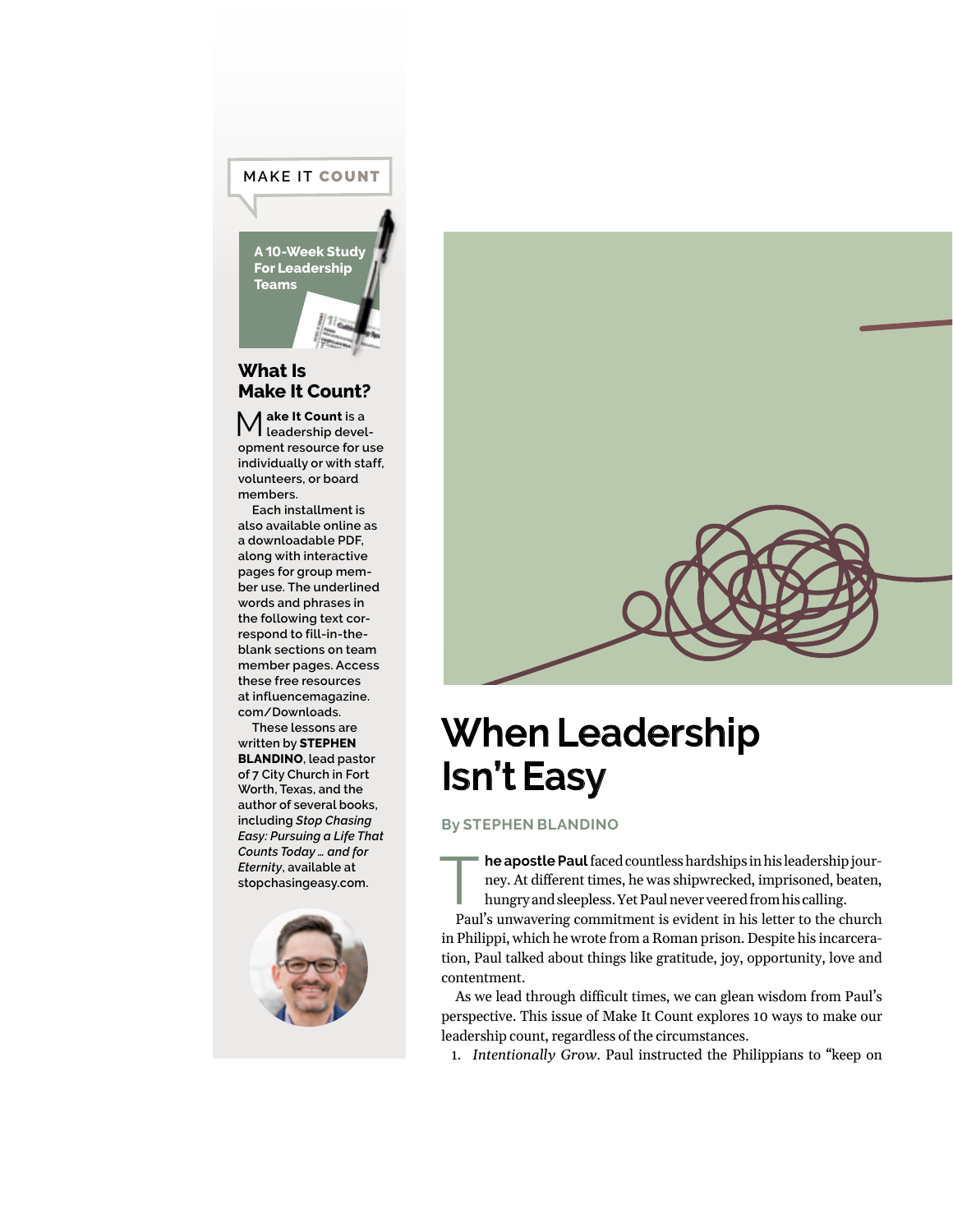

growing" (Philippians 1:9, NLT). For Paul, growth wasn't a one-time event but rather a lifelong process. Leaders today must grow intentionally to make their greatest impact.

- 2. *Think Big Picture*. Paul looked beyond his circumstances and kept eternity in view. When leaders lose perspective, they risk making shortsighted decisions with long-term ramifications.
- 3. *See and Seize Opportunity*. Even in prison, Paul shared the gospel with others. His example compels pastors and leaders today to find opportunities for ministry even in the toughest circumstances.
- 4. *Patiently Persevere*. Even though Paul's leadership journey was filled with hardship, he never quit. Leaders can persevere when they learn to maintain their pace and purpose.
- 5. *Love Unconditionally*. In Paul's writings, he

makes it clear that we are bankrupt without love. Leading out of a spirit of love keeps our hearts and motives pure. It also makes a profound difference in the lives of those we lead.

- 6. *Serve Humbly*. Paul pointed to Jesus as the ultimate example of servant leadership. Not only did Jesus serve others, but He also humbly set aside the privileges of deity. Christ's life is our template as we seek to become servant leaders today.
- 7. *Focus on Your Mission*. Paul's goal was clear: to know Christ and make Him known. That mission remained Paul's focus no matter what he personally encountered. As ministers, the mission of the gospel must consume and compel us as well.
- 8. *Build a Unified Team*. Paul challenged the church in Philippi to settle disagreements and seek unity. He understood team unity is the key to moving the mission forward.
- 9. *Model a Good Attitude*. Though he was chained to a Roman guard, Paul challenged the church to think positively. He understood the importance of having the right attitude, especially when leading through difficulties.
- 10. *Be Content*. Leadership can be full of discontent, particularly when we compare ourselves with others. But Paul admonishes us to be content in all circumstances — on the good days and when life is hard.

Leadership isn't easy, but the most important things in life rarely are. Rather than pointing to an off-ramp, Paul equips us to make our leadership count today — and for eternity.

As you read, discuss and apply these lessons with your team, make a collective commitment to do hard things for the glory of God and the good of others. Paul shows us how, and his wisdom will inspire you to lead through difficulty.

These insights are adapted from my new book, *Stop Chasing Easy: Pursuing a Life That Counts Today … and For Eternity*.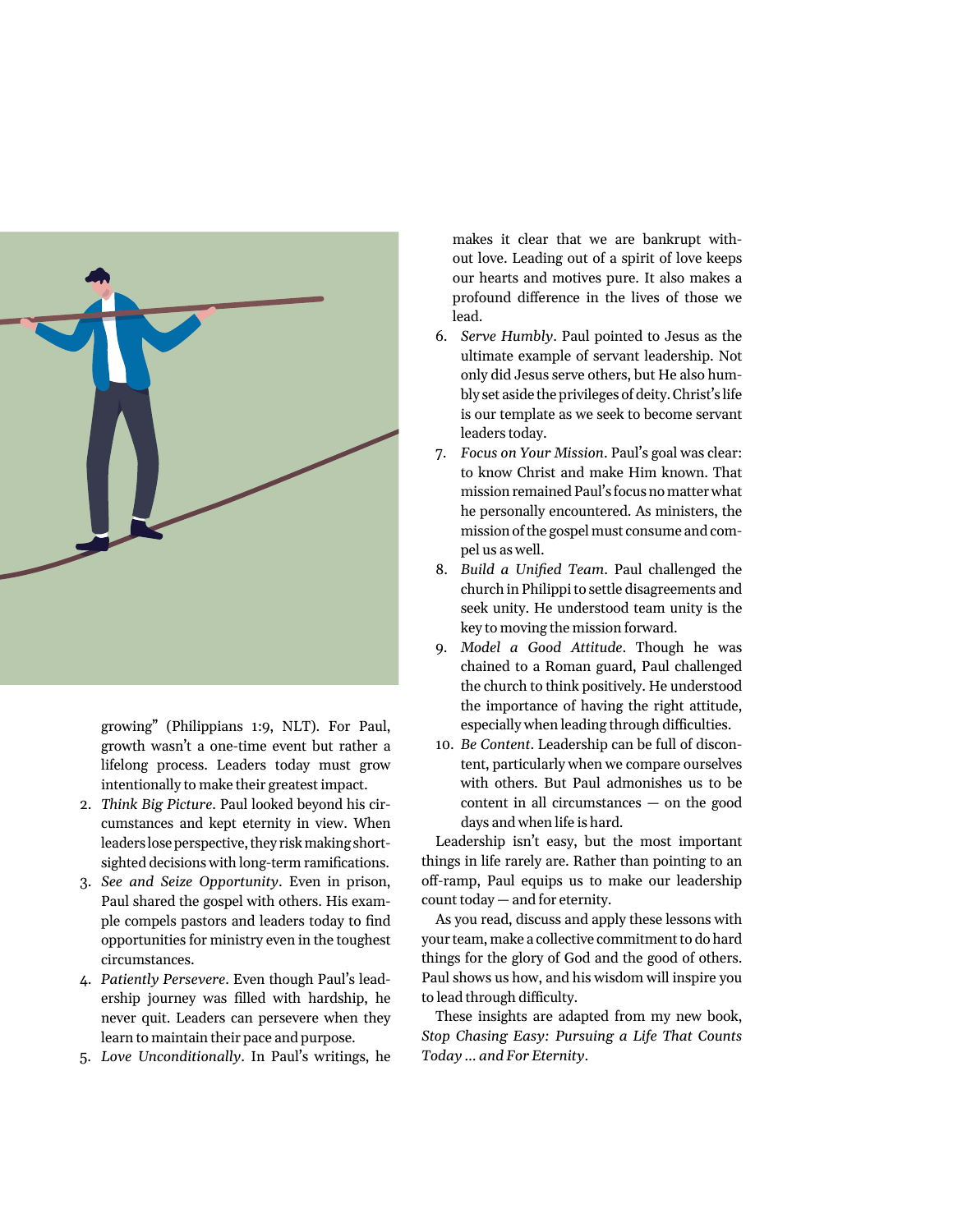### **WHEN LEADERSHIP ISN'T EA**SY **Intentionally Grow**

#### **Assess**

1

What intentional steps are you taking toward growth?

#### **Insights and Ideas**

The easy path rarely includes growth. After all, growth requires discipline, but a life of ease looks for shortcuts. However, if you want to make your leadership count, you must be willing to close the gap between you and your God-inspired dreams. That can only happen when you intentionally grow.

The apostle Paul understood the importance of intentional growth. In Philippians 1:9, he said, "And this is my prayer: that your love may abound more and more in knowledge and depth of insight." The *New Living Translation* says, "I pray that your love will overflow more and more, and that you will *keep on growing* in knowledge and understanding" (emphasis added).

For Paul, growth was a lifelong journey, not a one-time event. To grow with intentionality in the face of challenging times, you need to do two things:

1. *Cultivate a growth mindset.* Growth begins with a mindset that is oriented toward learning and change. Some leaders are open to learn, but they're hesitant to make the necessary changes. Others are open to change, but they rarely learn anything new.

Leaders need a mindset that includes a commitment to learn and a willingness to change. This will equip them to respond appropriately to hardship and suffering.

C.S. Lewis once said, "God allows us to experience the low points of life in order to teach us lessons we could not learn in any other way."

The question is, do we have a growth mindset that will allow us to harvest those lessons?

- 2.*Create a growth plan.* Some of the most profound growth can happen when we create a plan. A solid growth plan will answer four questions:
	- What are my growth goals?
	- How will I reach my growth goals?
	- Who will hold me accountable for my growth?
	- When and how will I monitor my progress?

By answering each question in a specific and measurable way, you can lay out a plan that will lead to meaningful transformation.

Growth requires discipline, and discipline is its own form of difficulty. As the old saying goes, "You can live with the pain of discipline or the pain of regret."

#### **Reflect and Discuss**

1. Why is a growth mindset so important in leadership?

2. How has a growth mindset helped you navigate hardship and suffering?

3.What should your personal growth plan include?

#### **Apply**

Carve out some time to create or update your own personal growth plan. To help guide the process, answer the four growth questions above in the key areas of your life: spiritual, relational, emotional, professional, physical and financial.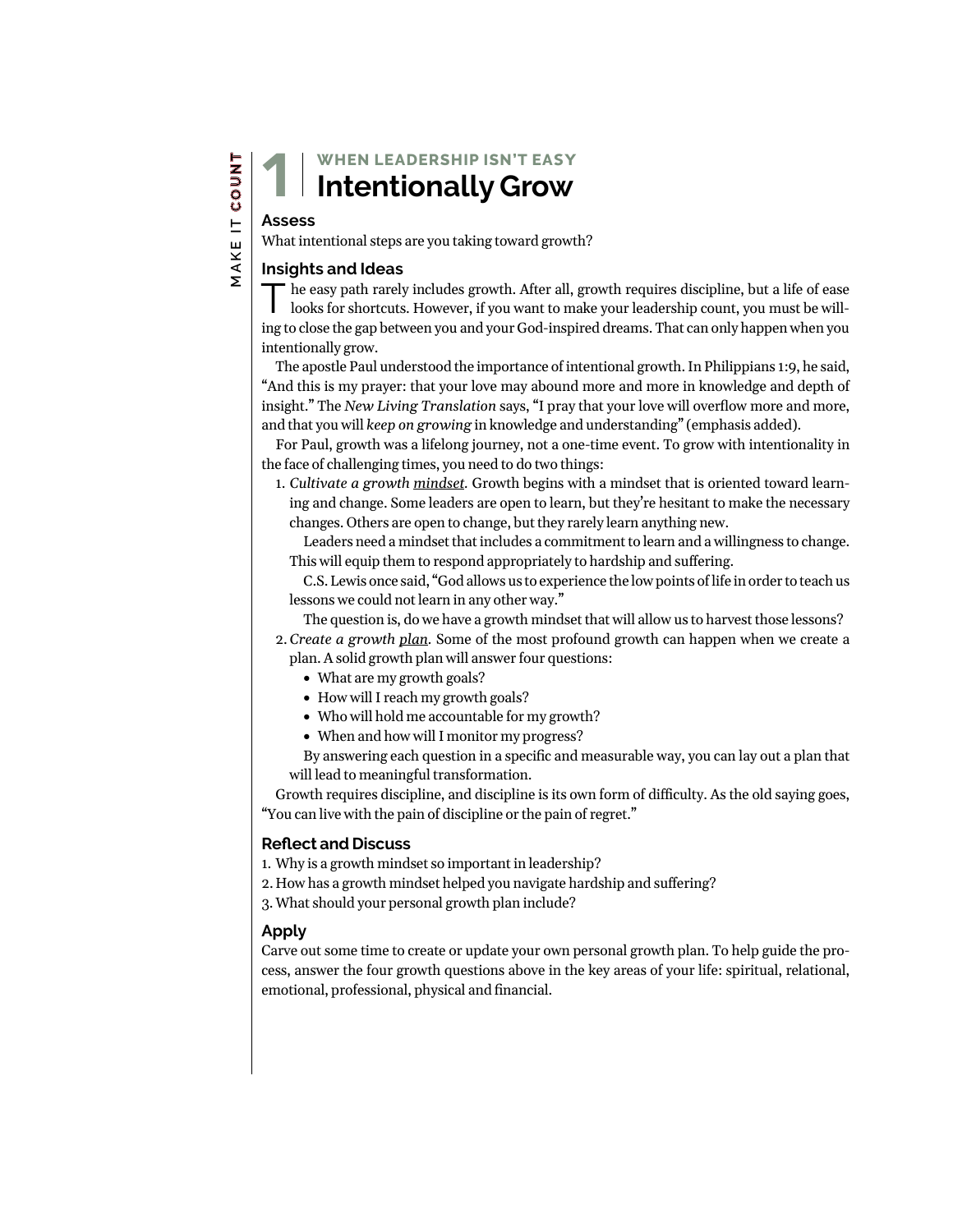### **WHEN LEADERSHIP ISN'T EA**SY **Intentionally Grow**

# **Assess** 1

What intentional steps are you taking toward growth?

"And this is my prayer: that your love may abound more and more in knowledge and depth of insight" (Philippians 1:9).

The *New Living Translation* says, "I pray that your love will overflow more and more, and that you will *keep on growing* in knowledge and understanding" (emphasis added).

Two keys to intentional growth:

1. *Cultivate a growth* .

Leaders need a mindset that includes a commitment to learn and a willingness to change. This will equip them to respond appropriately to hardship and suffering.

"God allows us to experience the low points of life in order to teach us lessons we could not learn in any other way." — C.S. Lewis

#### 2. *Create a growth* .

- What are my growth goals?
- How will I reach my growth goals?
- Who will hold me accountable for my growth?
- When and how will I monitor my progress?

Growth requires discipline, and discipline is its own form of difficulty. As the old saying goes, "You can live with the pain of discipline or the pain of regret."

#### **Apply**

Carve out some time to create or update your own personal growth plan. To help guide the process, answer the four growth questions above in the key areas of your life: spiritual, relational, emotional, professional, physical and financial.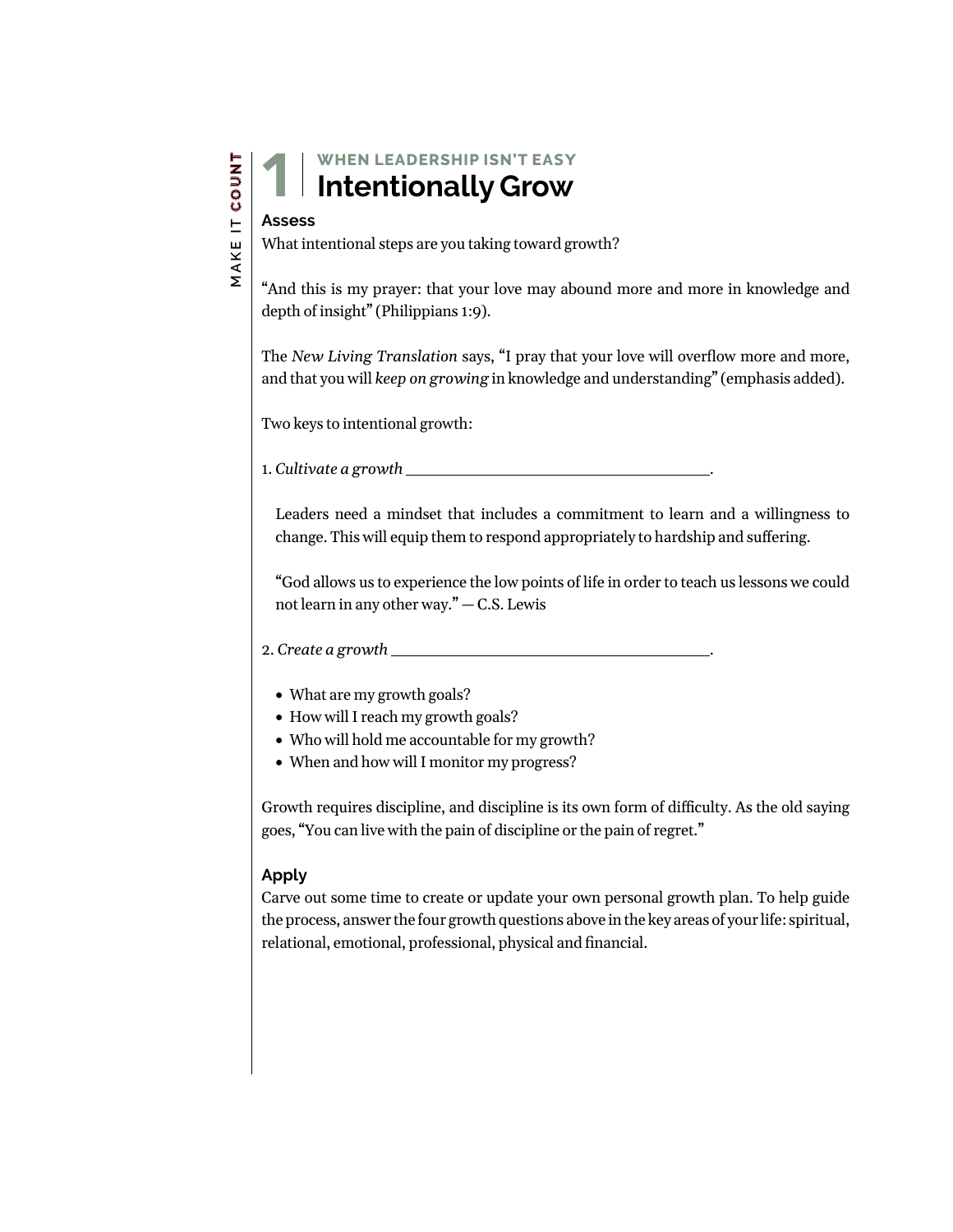#### **Team Review**

What progress did you make on creating your personal growth plan?

#### **Assess**

What does it mean to have a big-picture perspective?

#### **Insights and Ideas**

Apainting in an art museum may consist of hundreds or thousands of individual brush-strokes. Together, these small applications of paint form a cohesive image. Even though a painting comes together one stroke at a time, artists work with the big picture in mind.

The apostle Paul understood the importance of big-picture thinking. During his imprisonment, he discovered that others were preaching the gospel with impure motives. Rather than focusing on the reality of those painful brushstrokes, however, Paul adopted a big-picture mindset when he wrote, "But what does it matter? The important thing is that in every way, whether from false motives or true, Christ is preached. And because of this I rejoice" (Philippians 1:18).

It's difficult to make sense of the big picture — much less rejoice in it — when a few brushstrokes of life seem completely out of place. We need to do two things to gain a big-picture perspective:

1. *View problems correctly.* When multiple problems arise in a leader's life or ministry, it's easy to view those problems as *limitless*. In other words, we let the pain in the painting of our ministries define the entire canvas.

Choose to see problems instead as momentary setbacks that mark a small part of your life and ministry. Don't surrender to the difficulties. The painting is still in progress.

2. *See possibilities fully.* Big-picture thinking requires us to dream beyond the edges of what we currently see. Ask God to help you see new possibilities for ministry and impact.

God doesn't waste a single brushstroke in a leader's life. Even the ones that come about because of our bad decisions or painful problems can become something beautiful in His skillful hands.

The Lord is creating a masterpiece that will come into focus when you view it with a big-picture perspective.

#### **Reflect and Discuss**

1. Why is it so hard to keep your eye on the big picture when problems invade your ministry?

2. How do you need to shift your perspective of problems?

3.What possibilities can you imagine beyond the edges of what is visible right now?

#### **Apply**

Take some time to put your problems in perspective. One way to do this is by creating a gratitude list. By focusing on your blessings rather than your problems, you'll gain fresh perspective. Then you'll be in a better frame of mind to work toward solutions.

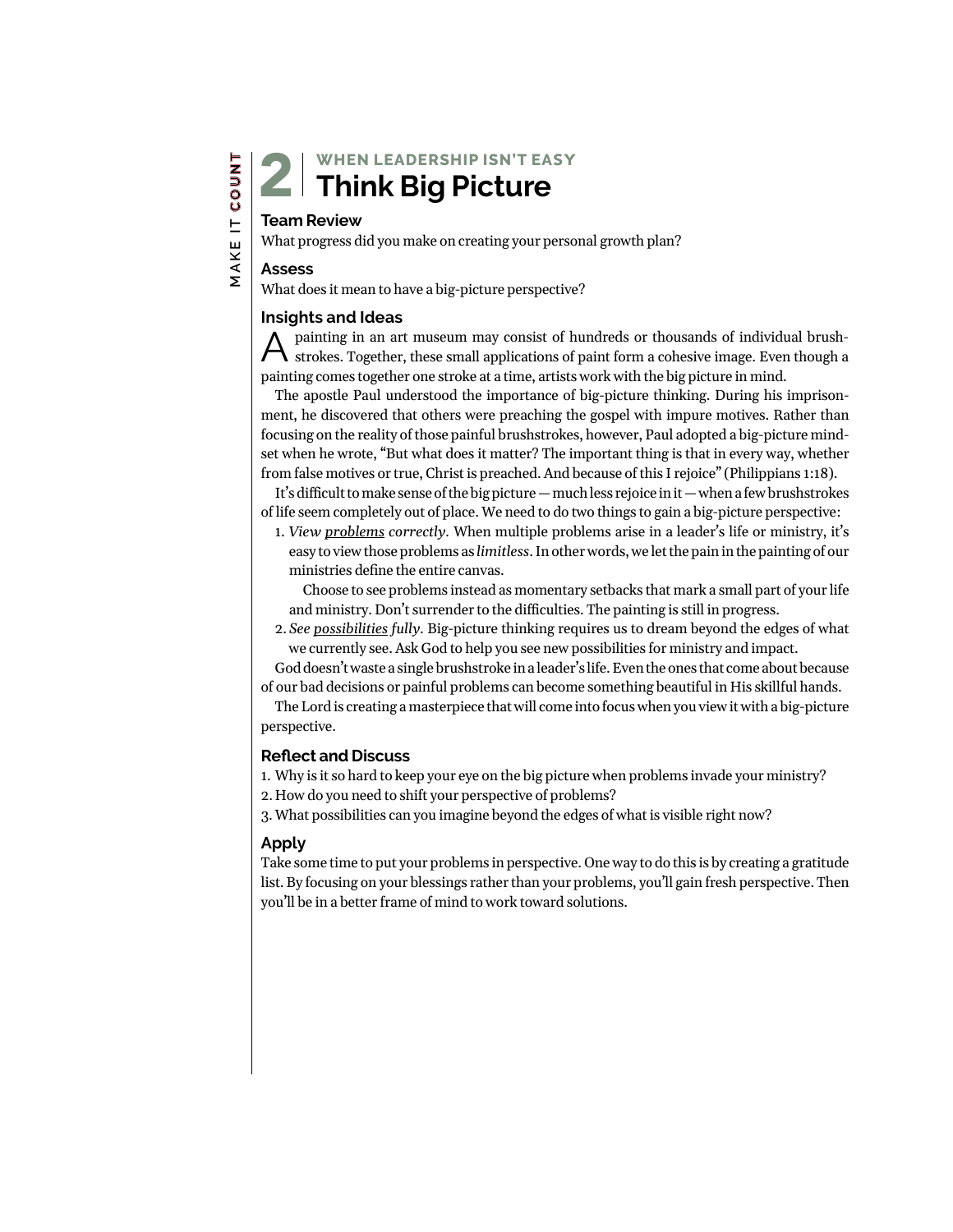| ۳                   |
|---------------------|
|                     |
| c<br>ŋ              |
| ω                   |
| ŀ                   |
| Ľ<br>L              |
| $\overline{ }$<br>٬ |
|                     |
|                     |

### **WHEN LEADERSHIP ISN'T EA**SY **2** Think Big Picture

#### **Assess**

What does it mean to have a big-picture perspective?

"But what does it matter? The important thing is that in every way, whether from false motives or true, Christ is preached. And because of this I rejoice" (Philippians 1:18).

It's difficult to make sense of the big picture — much less rejoice in it — when a few brushstrokes of life seem completely out of place.

Two steps to big-picture thinking:

1. *View correctly.*

Choose to see problems as momentary setbacks that mark a small part of your life and ministry.

2. *See fully.*

Big-picture thinking requires us to dream beyond the edges of what we currently see. Ask God to help you see new possibilities for ministry and impact.

God doesn't waste a single brushstroke in a leader's life. Even the ones that come about because of our bad decisions or painful problems can become something beautiful in His skillful hands.

#### **Apply**

Take some time to put your problems in perspective. One way to do this is by creating a gratitude list. By focusing on your blessings rather than your problems, you'll gain fresh perspective. Then you'll be in a better frame of mind to work toward solutions.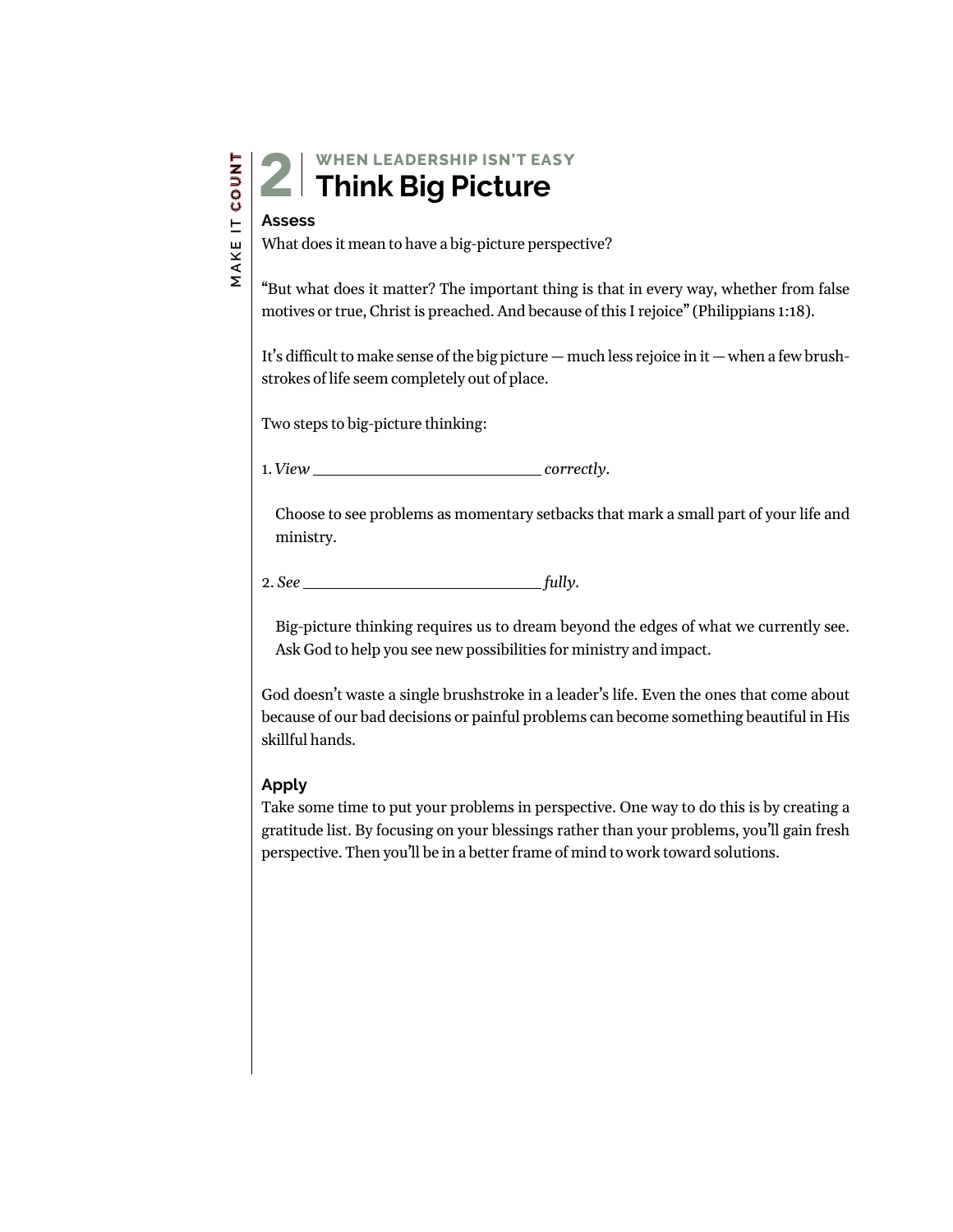**WHEN LEADERSHIP ISN'T EA**SY **See and Seize Opportunity**

## **Team Review** 3

How did creating a gratitude list reshape the perspective on your problems?

#### **Assess**

How do you typically respond to new opportunities?

#### **Insights and Ideas**

pportunity is everywhere ... even in prison. That was Paul's perspective when he was chained to a Roman guard.

In Philippians 1:12–14, Paul wrote, "Now I want you to know, brothers and sisters, that what has happened to me has actually served to advance the gospel. As a result, it has become clear throughout the whole palace guard and to everyone else that I am in chains for Christ. And because of my chains, most of the brothers and sisters have become confident in the Lord and dare all the more to proclaim the gospel without fear."

Most people in Paul's situation would have focused on one thing: getting out of prison. Paul took a different approach. He made his leadership count by seeing and seizing the opportunity to share the gospel right where he was.

Author Hal Urban once wrote, "Once we accept the fact that life is hard, we begin to grow. We begin to understand that every problem is also an opportunity. It is then that we dig down and discover what we're made of. We begin to accept the challenges of life. Instead of letting our hardships defeat us, we welcome them as a test of character. We use them as a means of rising to the occasion."

Here are two ways to see and seize opportunity:

1. *Search for the gold in every problem.* Look for ways to leverage your situation, turning problems into possibilities.

That's what Chick-fil-A founder Truett Cathy did.

"The history of Chick-fil-A, in fact, is a series of unexpected opportunities," Cathy once said. "When we responded to them, we often found ourselves richly blessed. The Chick-fil-A Chicken Sandwich itself was born in the wake of an unexpected opportunity. When one of my first two restaurants burned to the ground, I found myself with time on my hands and the availability to develop a new recipe."

Whatever circumstances you're facing, ask God to guide you toward new doors of opportunity.

2. *Act with courage in the face of fear.* When you're staring opportunity in the face — and experiencing the fear accompanying it — the need for courage becomes real. That's the time to act and lead. You can't just *see* the opportunity; you must also courageously *seize* it.

#### **Reflect and Discuss**

- 1. What opportunity have you seen in the past but failed to seize?
- 2.What opportunity is hidden in the problems or challenges you're facing right now?
- 3.What would it look like to seize that opportunity?

#### **Apply**

Pick any challenge you're facing right now. Work together as a team to search for the gold hidden within that problem. Then put together a plan to seize the opportunity to advance the work and ministry to which God has called you.

# MAKE IT COUNT  **MAKE IT COUNT**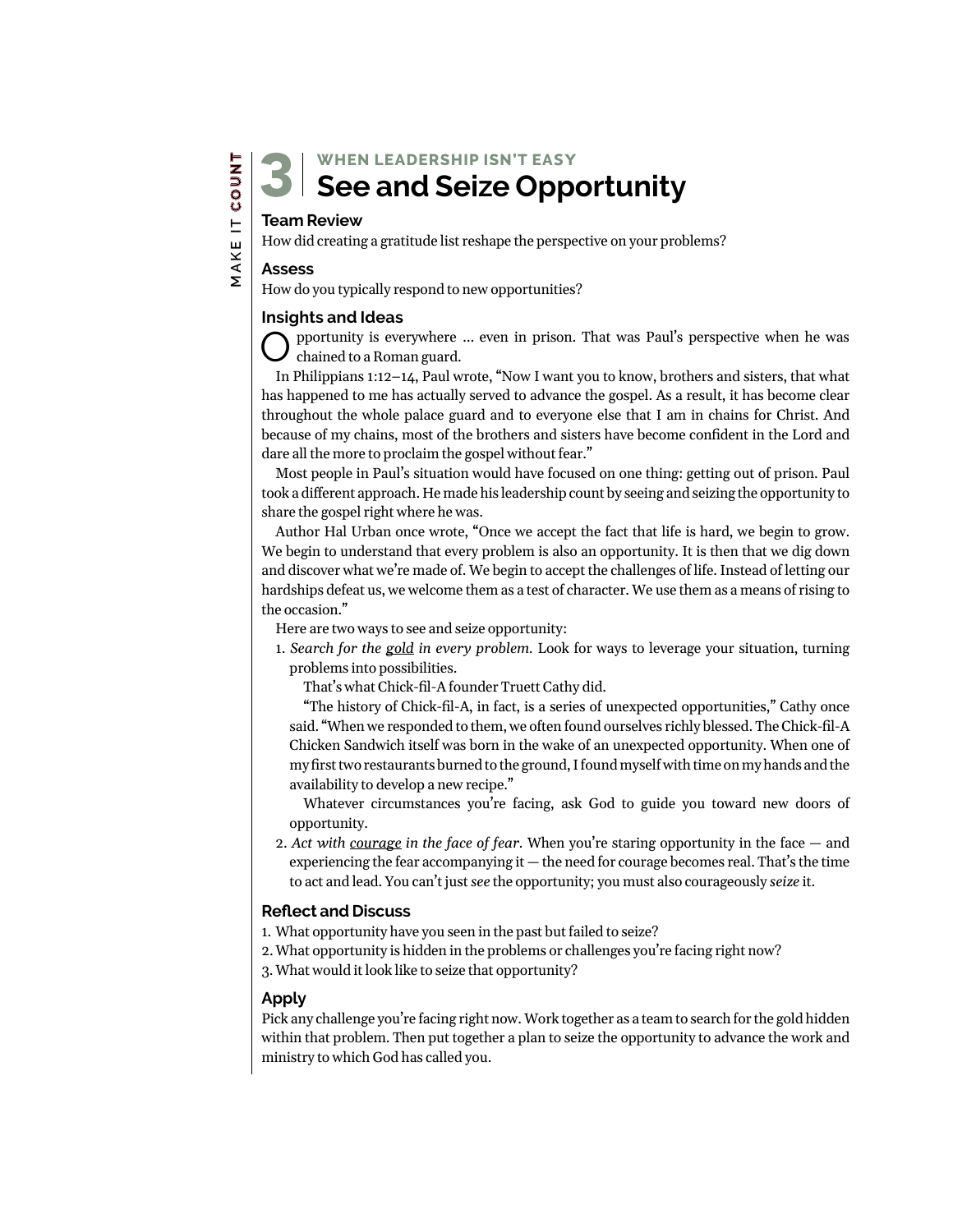### **WHEN LEADERSHIP ISN'T EA**SY **See and Seize Opportunity**

# **Assess** 3

How do you typically respond to new opportunities?

"Now I want you to know, brothers and sisters, that what has happened to me has actually served to advance the gospel. As a result, it has become clear throughout the whole palace guard and to everyone else that I am in chains for Christ. And because of my chains, most of the brothers and sisters have become confident in the Lord and dare all the more to proclaim the gospel without fear" (Philippians 1:12–14).

Two ways to see and seize opportunity:

1. Search for the **interest and the interest of the intervalse of the search for the intervalse of the intervalse of the intervalse of the intervalse of the intervalse of the intervalse of the intervalse of the intervalse** 

"The history of Chick-fil-A, in fact, is a series of unexpected opportunities. When we responded to them, we often found ourselves richly blessed. The Chick-fil-A Chicken Sandwich itself was born in the wake of an unexpected opportunity. When one of my first two restaurants burned to the ground, I found myself with time on my hands and the availability to develop a new recipe." — Truett Cathy

2. *Act with in the face of fear.*

When you're staring opportunity in the face  $-$  and experiencing the fear accompanying it — the need for courage becomes real. That's the time to act and lead. You can't just see the opportunity; you must also courageously seize it.

#### **Apply**

Pick any challenge you're facing right now. Work together as a team to search for the gold hidden within that problem. Then put together a plan to seize the opportunity to advance the work and ministry to which God has called you.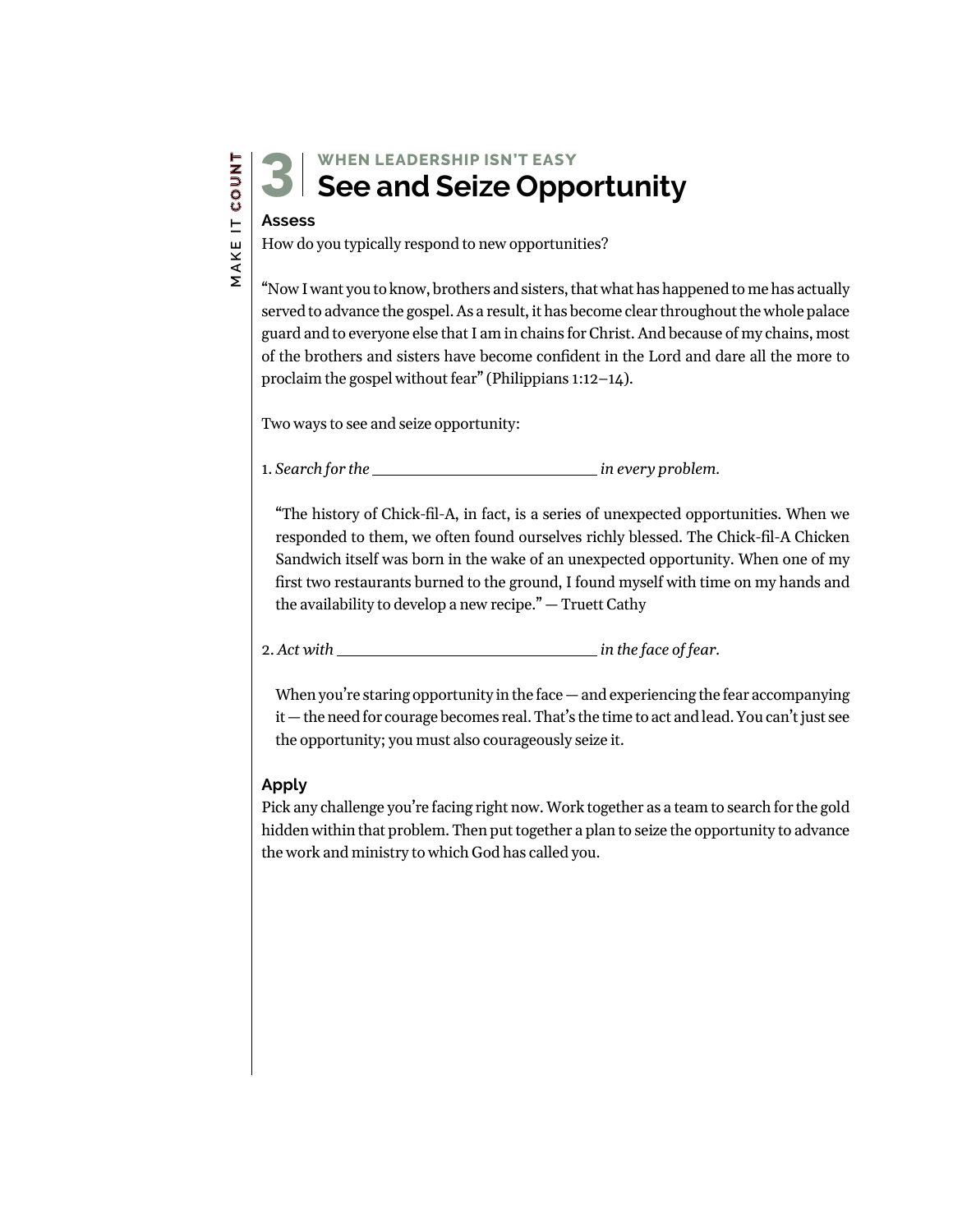## **Team Review** 4

What progress have you made to act on a new opportunity?

#### **Assess**

 **MAKE IT COUNT**

MAKE IT COUNT

When is it hardest for you to persevere?

#### **Insights and Ideas**

 $\bigcap$  atience and perseverance are not popular words. But leaders who make a lasting difference when things aren't easy understand the importance and power of endurance.

The apostle Paul highlighted this truth when he wrote, "Whatever happens, conduct yourselves in a manner worthy of the gospel of Christ. Then, whether I come and see you or only hear about you in my absence, I will know that you stand firmin the one Spirit, striving together as one for the faith of the gospel without being frightened in any way by those who oppose you" (Philippians 1:27–28).

Paul encouraged these believers to keep going and to keep the faith. The journey was hard, and it might have been tempting for them to quit. Yet Paul reminded the Philippians of what matters most: serving Jesus and pointing others to His truth.

Persevering as leaders requires a combination of two ingredients:

1. *Pace.* In a marathon, it's not uncommon for runners to consider dropping out somewhere around the 21-mile mark. Pace is all about what you do before you hit that mental and physical wall. You have to focus on your should-do pace, not your could-do pace. Your could-do pace is how fast you can ultimately run. Your should-do pace is slightly slower and gives you the appropriate reserves to finish the race.

Similarly, ministry leaders have to embrace a healthy pace that allows them to keep going and finish strong.

- 2.*Purpose.* Purpose is the *why* behind the *what*. It's the reason you signed up for the marathon. It's your motivation for ministry. Focusing on your purpose inspires you to keep putting one foot in front of the other.
	- When leaders feel like quitting, they have to remind themselves of their why.

By practicing pace and purpose, you'll be prepared when you hit the metaphorical 21-mile mark. It inevitably happens when you're doing something worthwhile. Pace will give you the energy to keep going, and purpose will give you the reason to keep going.

#### **Reflect and Discuss**

1. When have you had to persevere as a leader, and what lessons did you learn during that season? 2.What is a healthy pace for a leader in ministry?

3.What is the purpose that keeps you going? When have you had to lean on that purpose?

#### **Apply**

Assess your current pace as a leader. What changes do you need to make to ensure you're able to finish the race? Create a plan to make these changes, and then share them with a friend who can hold you accountable. In addition, remind yourself of your purpose. You might even spend some time in prayer thanking God for entrusting you with His call.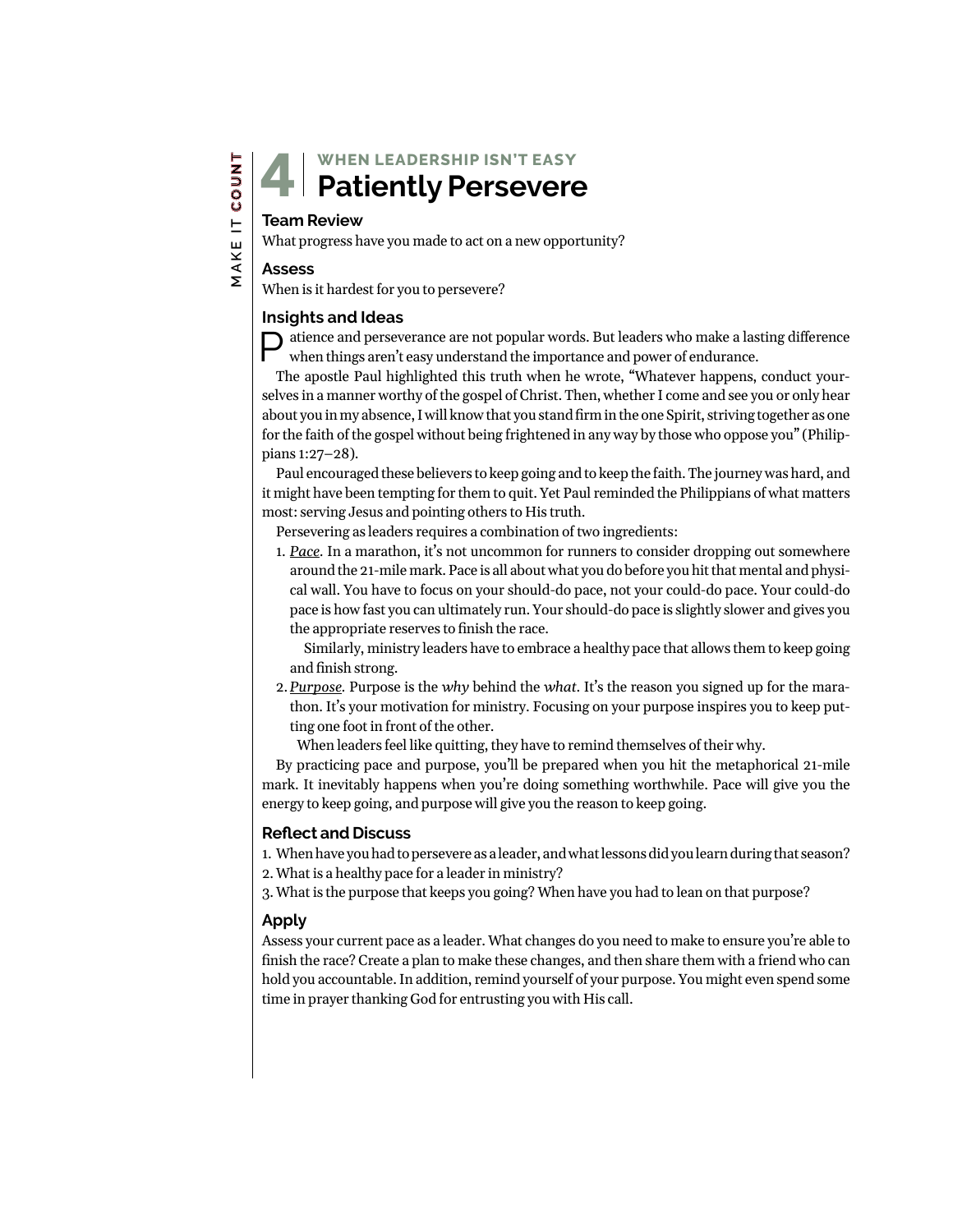### **WHEN LEADERSHIP ISN'T EA**SY **Patiently Persevere**

# **Assess** 4

When is it hardest for you to persevere?

"Whatever happens, conduct yourselves in a manner worthy of the gospel of Christ. Then, whether I come and see you or only hear about you in my absence, I will know that you stand firm in the one Spirit, striving together as one for the faith of the gospel without being frightened in any way by those who oppose you" (Philippians 1:27–28).

Two keys to patiently persevere:

1. .

You have to focus on your should-do pace, not your could-do pace. Your could-do pace is how fast you can ultimately run. Your should-do pace is slightly slower and gives you the appropriate reserves to finish the race.

2. .

Purpose is the *why* behind the *what*. It's the reason you signed up for the marathon. It's your motivation for ministry. Focusing on your purpose inspires you to keep putting one foot in front of the other.

Pace will give you the energy to keep going, and purpose will give you the reason to keep going.

#### **Apply**

Assess your current pace as a leader. What changes do you need to make to ensure you're able to finish the race? Create a plan to make these changes, and then share them with a friend who can hold you accountable. In addition, remind yourself of your purpose. You might even spend some time in prayer thanking God for entrusting you with His call.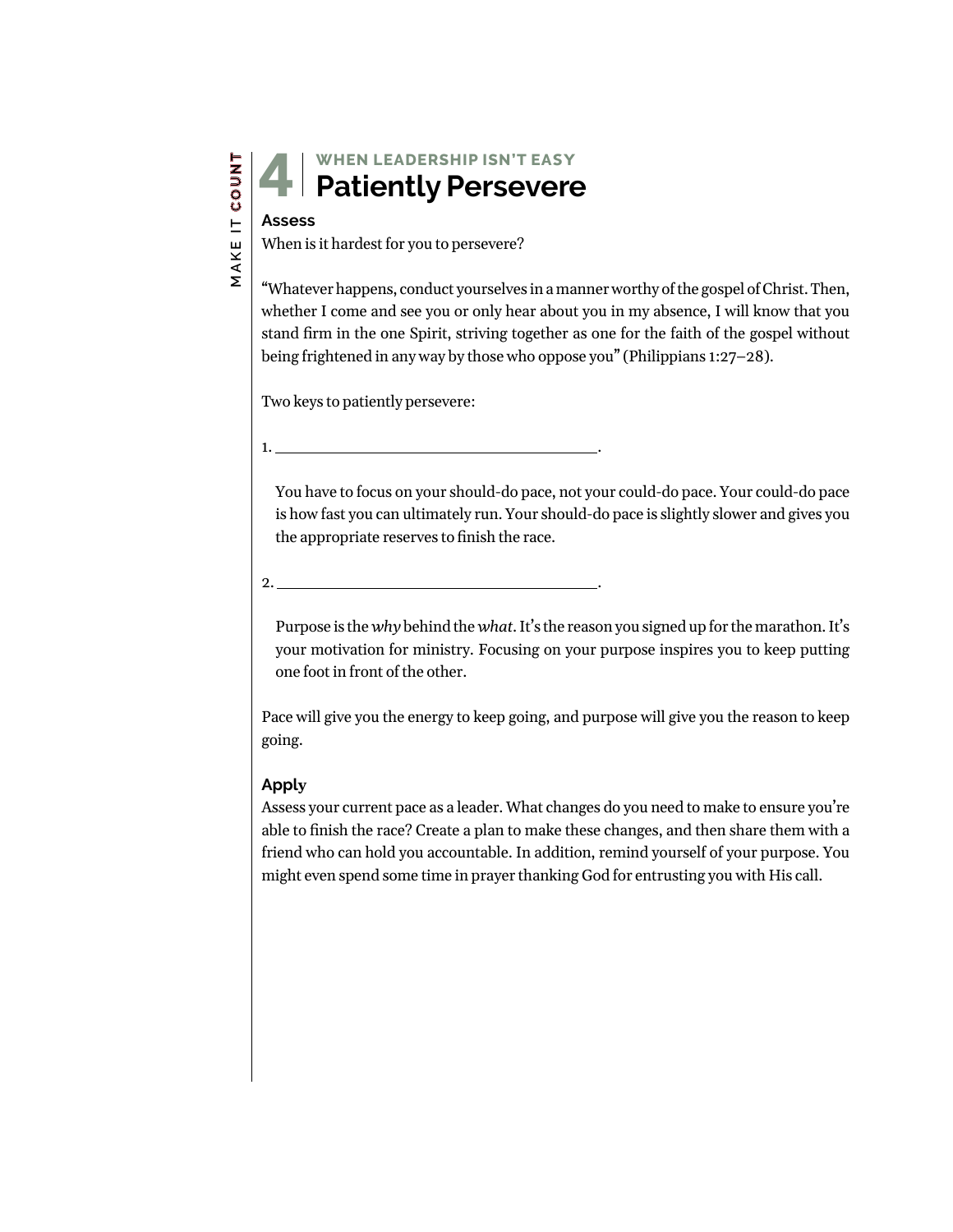### **WHEN LEADERSHIP ISN'T EA**SY **Love Unconditionally**

# **Team Review** 5

What changes have you made to your pace so you can finish the ministry race strong?

#### **Assess**

 **MAKE IT COUNT**

MAKE IT COUNT

How should love shape your leadership?

#### **Insights and Ideas**

Love is an essential part of the Christian life. The apostle Paul put love at the top of his char-acter qualities when he wrote to the believers in Philippi: "Therefore if you have any encouragement from being united with Christ, if any comfort from his love, if any common sharing in the Spirit, if any tenderness and compassion, then make my joy complete by being like-minded, having the same love, being one in spirit and of one mind" (Philippians 2:1–2).

Paul understood that love is essential for ministry. And while loving people isn't always easy, the leaders who make the greatest impact learn to love well. Perhaps that's why Paul wedged the words of 1 Corinthians 13 between his introduction of spiritual gifts and their operation in the Church. He understood that without love, we are spiritually bankrupt, and our gifts will lose their purpose and power.

A closer look at 1 Corinthians 13 makes it clear that love matters in three scenarios:

- 1. *No matter what I say.* Paul said, "If I speak in the tongues of men or of angels, but do not have love, I am only a resounding gong or a clanging cymbal" (verse 1). A leader may communicate skillfully or even speak in tongues. But unless a demonstration of Christ's love accompanies the message, it is unlikely to change hearts and minds.
- 2.*No matter what I have.* Paul goes on to say, "If I have the gift of prophecy and can fathom all mysteries and all knowledge, and if I have a faith that can move mountains, but do not have love, I am nothing" (verse 2). Gifts are wonderful, but love for Jesus and others should always be the motive for ministry.
- 3. *No matter what I do.* Paul then says, "If I give all I possess to the poor and give over my body to hardship that I may boast, but do not have love, I gain nothing" (verse 3). It's unfortunate that some people perform loving acts without actual love. In other words, they do the right things in the wrong spirit.

All ministry and leadership should flow from our love for God and people. Both Jesus and Paul modeled and taught this truth.

#### **Reflect and Discuss**

- 1. Who is one of the most loving leaders you know?
- 2. How does love come through in his or her leadership?
- 3. Practically speaking, how should love shape what leaders say, have and do?

#### **Apply**

On a scale from 1 to 10, how loving are you as a leader? What are three things you can do (or change) to lead in a more loving manner?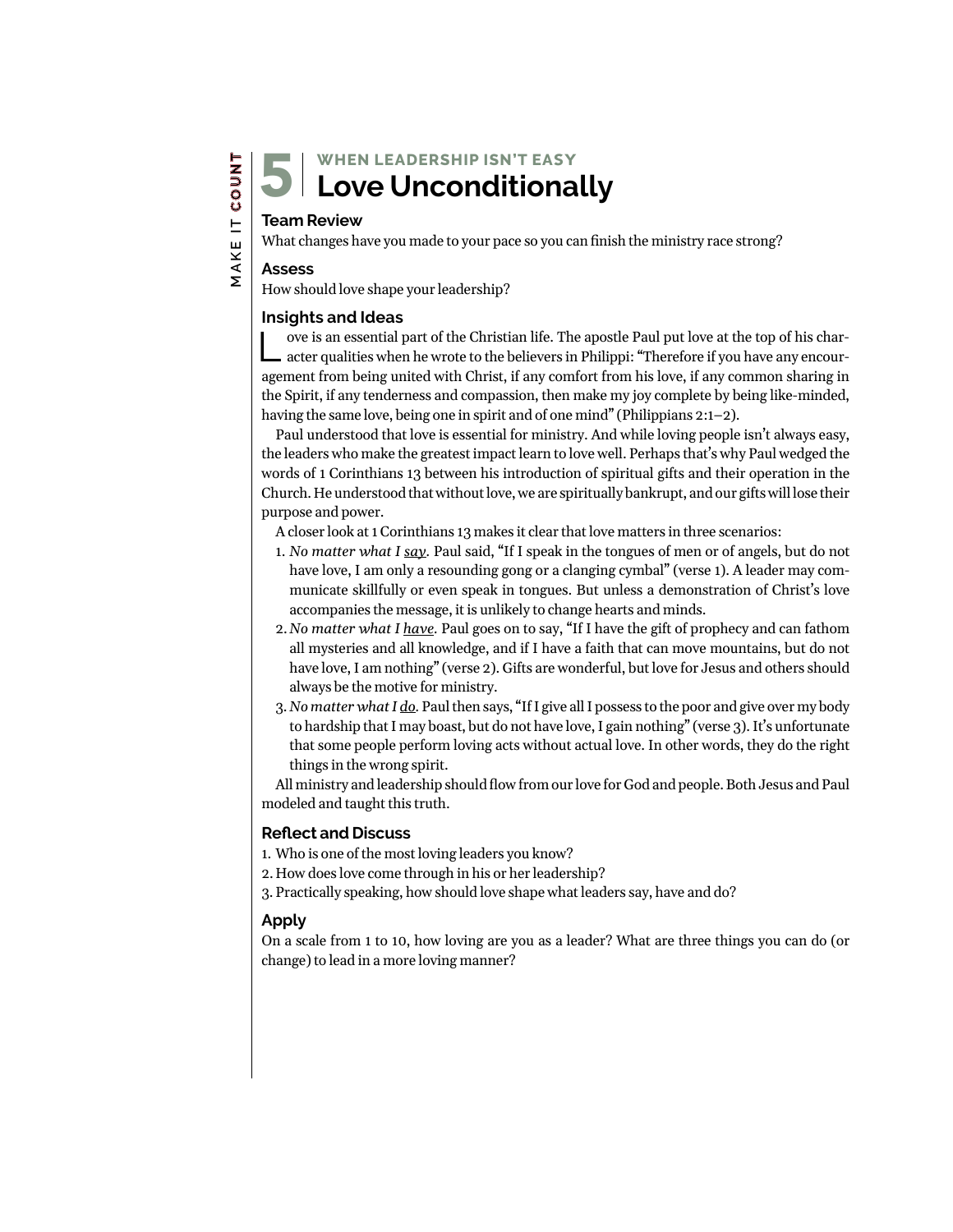#### **WHEN LEADERSHIP ISN'T EA**SY **Love Unconditionally** 5

#### **Assess**

How should love shape your leadership?

"Therefore if you have any encouragement from being united with Christ, if any comfort from his love, if any common sharing in the Spirit, if any tenderness and compassion, then make my joy complete by being like-minded, having the same love, being one in spirit and of one mind" (Philippians 2:1–2).

Love matters …

1. *No matter what I* .

"If I speak in the tongues of men or of angels, but do not have love, I am only a resounding gong or a clanging cymbal" (1 Corinthians 13:1).

2. No matter what I

"If I have the gift of prophecy and can fathom all mysteries and all knowledge, and if I have a faith that can move mountains, but do not have love, I am nothing" (1 Corinthians 13:2).

3. *No matter what I* .

"If I give all I possess to the poor and give over my body to hardship that I may boast, but do not have love, I gain nothing" (1 Corinthians 13:3).

It's unfortunate that some people perform loving acts without actual love. In other words, they do the right things in the wrong spirit.

All ministry and leadership should flow from our love for God and people. Both Jesus and Paul modeled and taught this truth.

#### **Apply**

On a scale from 1 to 10, how loving are you as a leader? What are three things you can do (or change) to lead in a more loving manner?

MAKE IT COUNT  **MAKE IT COUNT**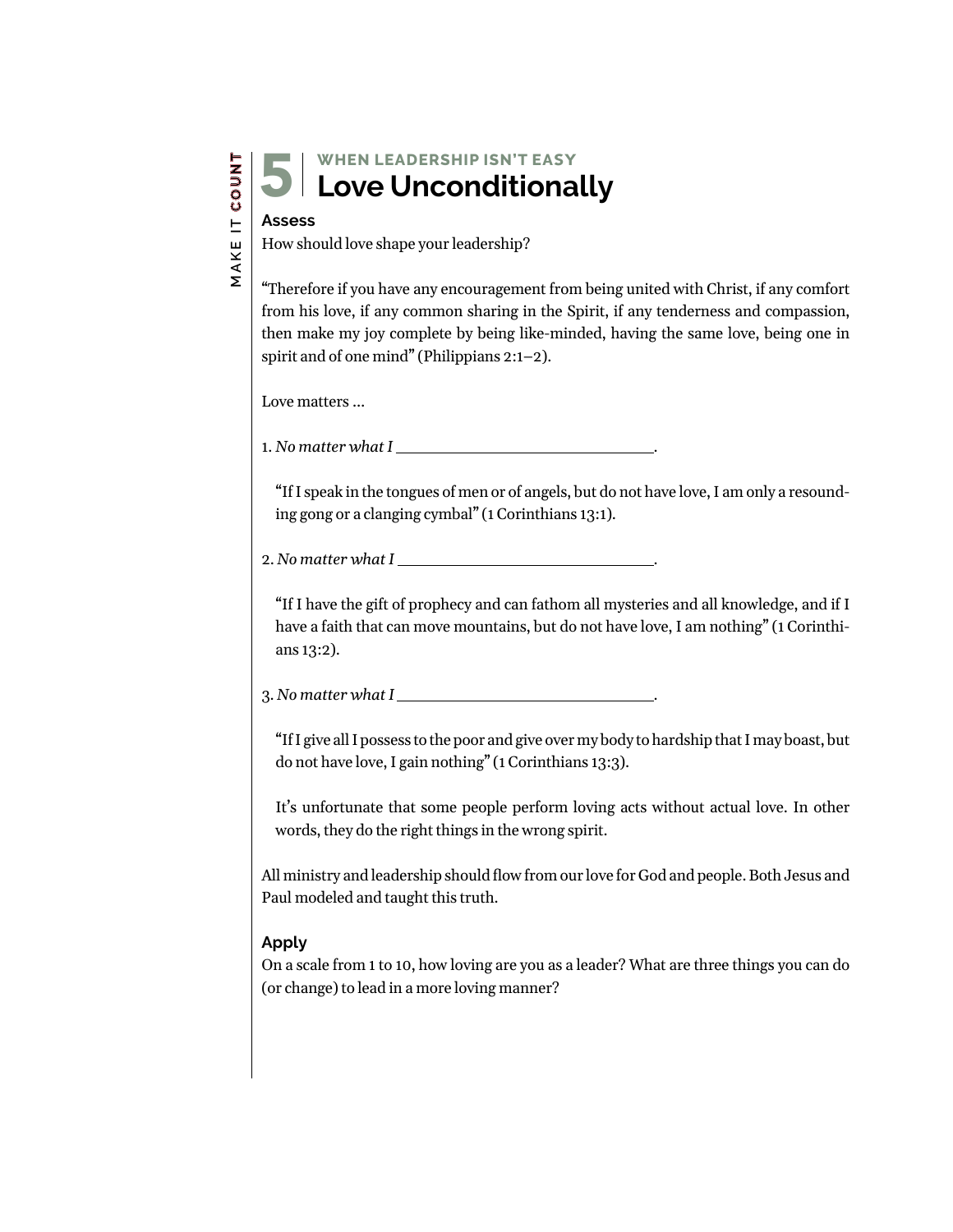### **Serve Humbly** 6

#### **Team Review**

What are you doing to become a more loving leader?

#### **Assess**

How would you define a servant leader?

#### **Insights and Ideas**

esus was the ultimate example of a servant leader, and at the core of His leadership was a spirit of humility. We see this throughout the Gospels as He humbly served others.

Paul further highlights Jesus' humility  $-$  and challenges Christians to embrace it  $-$  in his letter to the church in Philippi. From Philippians 2:3–8, we discover three qualities of a leader who is a humble servant:

- 1. *Humble servants guard their motives.* Paul begins by saying, "Do nothing out of selfish ambition or vain conceit" (Philippians 2:3). He's dealing with the motives that drive our attitudes and actions. Leaders can say and do all the right things, but if their motives are wrong, they're doing nothing more than manipulating people for personal gain.
- 2. *Humble servants value others.* Next, Paul says, "Rather, in humility value others above yourselves, not looking to your own interests but each of you to the interests of the others" (Philippians 2:3–4). Paul makes it clear that humble servant leaders value others and add value to others. Servant leaders lead by serving, which means they focus on others.
- 3. *Humble servants leverage power for the good of others.* Some leaders abuse their power, but Jesus demonstrated a different way of leading.

Philippians 2:5–8 says, "In your relationships with one another, have the same mindset as Christ Jesus: Who, being in very nature God, did not consider equality with God something to be used to his own advantage; rather, he made himself nothing by taking the very nature of a servant, being made in human likeness. And being found in appearance as a man, he humbled himself by becoming obedient to death — even death on a cross!"

Jesus didn't use His position or power for His own advantage. Instead, He leveraged it for the good of others.

Author John Dickson provides a powerful challenge to leaders when he describes humility as "the noble choice to forgo your status, deploy your resources or use your influence for the good of others before yourself."

Dickson went on to say, "The humble person is marked by a willingness to hold power in service of others."

Leading this way isn't easy, but it's how we make our leadership count.

#### **Reflect and Discuss**

1. Why do leaders often struggle to model humility?

2. What practical steps can you take to guard the motives of your heart?

3. How can you leverage your position, power and authority to serve others more effectively?

#### **Apply**

Pride is a serious issue of the heart. Ask God to show you how pride is impacting your life and leadership, and what is needed to practice a spirit of humility.

MAKE IT COUNT  **MAKE IT COUNT**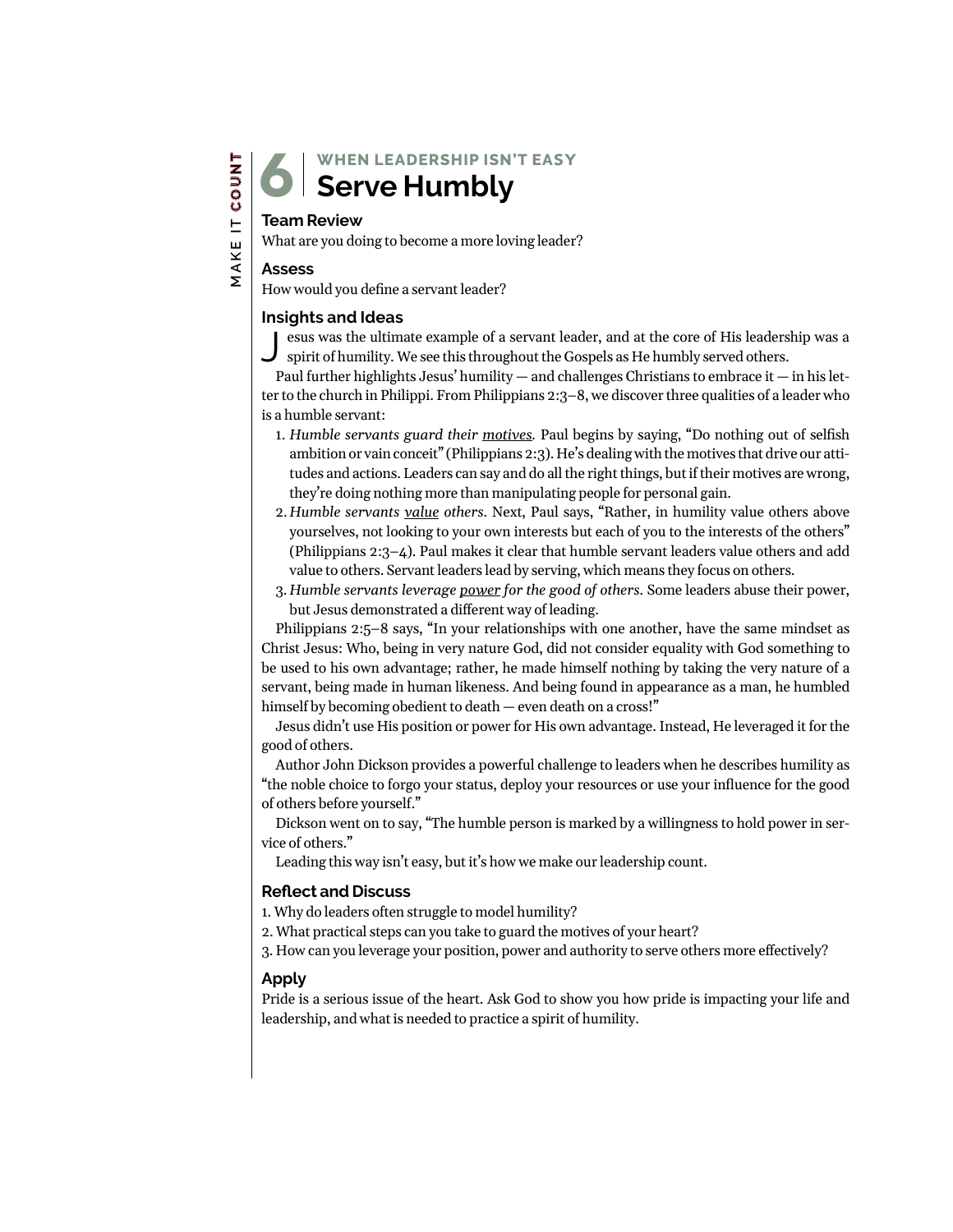| z                             |
|-------------------------------|
|                               |
| о                             |
| ω                             |
| H                             |
| L<br>L                        |
| $\overline{\phantom{0}}$<br>1 |
|                               |
| J                             |
|                               |

**WHEN LEADERSHIP ISN'T EA**SY **Serve Humbly**

# **Assess** 6

How would you define a servant leader?

Jesus was the ultimate example of a servant leader, and at the core of His leadership was a spirit of humility.

Three qualities of a humble servant:

1. *Humble servants guard their* .

"Do nothing out of selfish ambition or vain conceit" (Philippians 2:3).

2. *Humble servants <u>others</u>.* 

"Rather, in humility value others above yourselves, not looking to your own interests but each of you to the interests of the others" (Philippians 2:3–4).

3. Humble servants leverage  $\frac{1}{\sqrt{2\pi}}$  for the good of others.

"In your relationships with one another, have the same mindset as Christ Jesus: Who, being in very nature God, did not consider equality with God something to be used to his own advantage; rather, he made himself nothing by taking the very nature of a servant, being made in human likeness. And being found in appearance as a man, he humbled himself by becoming obedient to death — even death on a cross!" (Philippians  $2:5-8$ ).

"The humble person is marked by a willingness to hold power in service of others." — John Dickson

#### **Apply**

Pride is a serious issue of the heart. Ask God to show you how pride is impacting your life and leadership, and what is needed to practice a spirit of humility.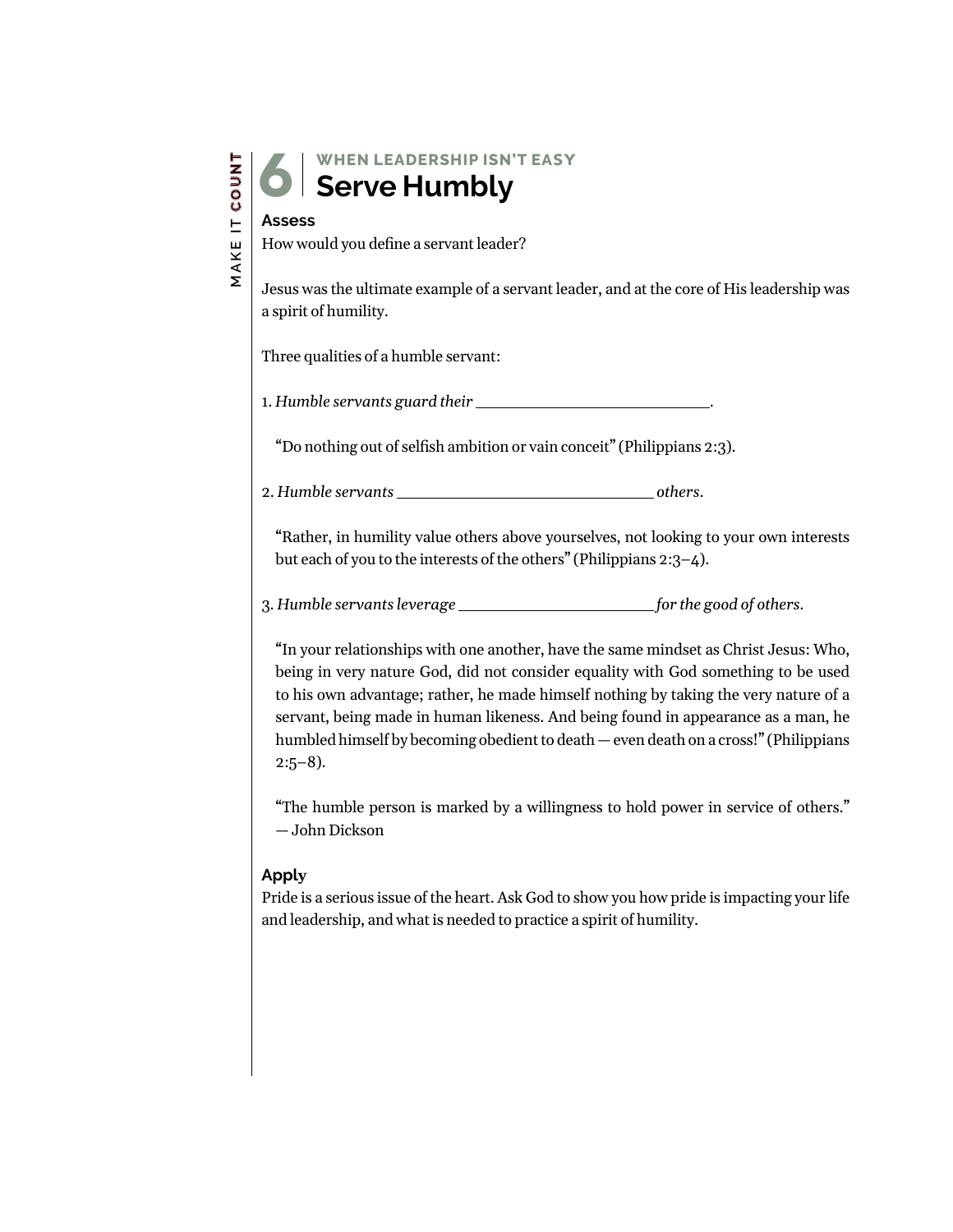**WHEN LEADERSHIP ISN'T EA**SY **Focus on Your Mission**

## **Team Review** 7

How have you been challenged to lead humbly in the past week?

#### **Assess**

 **MAKE IT COUNT**

**MAKE IT COUNT** 

Why is it so easy for ministers to lose focus on our mission?

#### **Insights and Ideas**

oday's world is filled with distractions, from text messages to social media debates. In fact, it's hard for most people to go more than a few minutes without glancing at an electronic device. The never-ending stream of disruptions and interruptions can be exhausting, and it can quickly take our eyes off our God-given mission.

Rather than letting the distractions sidetrack us, we need to focus on what matters most.

The apostle Paul defined his mission in Philippians  $3:12-14$  when he said, "Not that I have already obtained all this, or have already arrived at my goal, but I press on to take hold of that for which Christ Jesus took hold of me. Brothers and sisters, I do not consider myself yet to have taken hold of it. But one thing I do: Forgetting what is behind and straining toward what is ahead, I press on toward the goal to win the prize for which God has called me heavenward in Christ Jesus."

The mission of knowing Christ and making Him known was Paul's priority. Reading this passage in its full context, it becomes clear Paul wouldn't let anything eclipse this mission — not even his heritage, accomplishments or reputation. Paul understood his calling, and he made that his singular focus.

Here are three ways to stay focused on what matters most:

- 1. *Clarify your mission.* Focus begins with crystal clarity about your mission. If there is confusion, you'll slowly drift toward ambiguity and distraction. When you do the hard work of finding focus, you'll be better equipped to maintain it.
- 2.*Align your team.* Once your mission is clear, help prevent sideways energy by aligning your team members and their goals with the mission. It may require hard conversations and difficult decisions, but alignment is critical to forward momentum.
- 3.*Create your boundaries.* To remain focused, you need to take charge of your time. One key in effective time management is the establishment of healthy boundaries. Determine what is onmission and what is not. Boundaries keep you from drifting into distractions and interruptions.

#### **Reflect and Discuss**

- 1. On a scale from 1 to 10, how clear is your ministry's mission?
- 2.What steps would help better align your team with your mission?
- 3.What are three practical things you could do to guard against distractions?

#### **Apply**

Do an assessment of how you're using your time. Identify the high-return priorities that align with your mission. Then create a list of things to stop and things to delegate. Make the necessary adjustments so you can allocate as much time as possible to your mission-aligned priorities.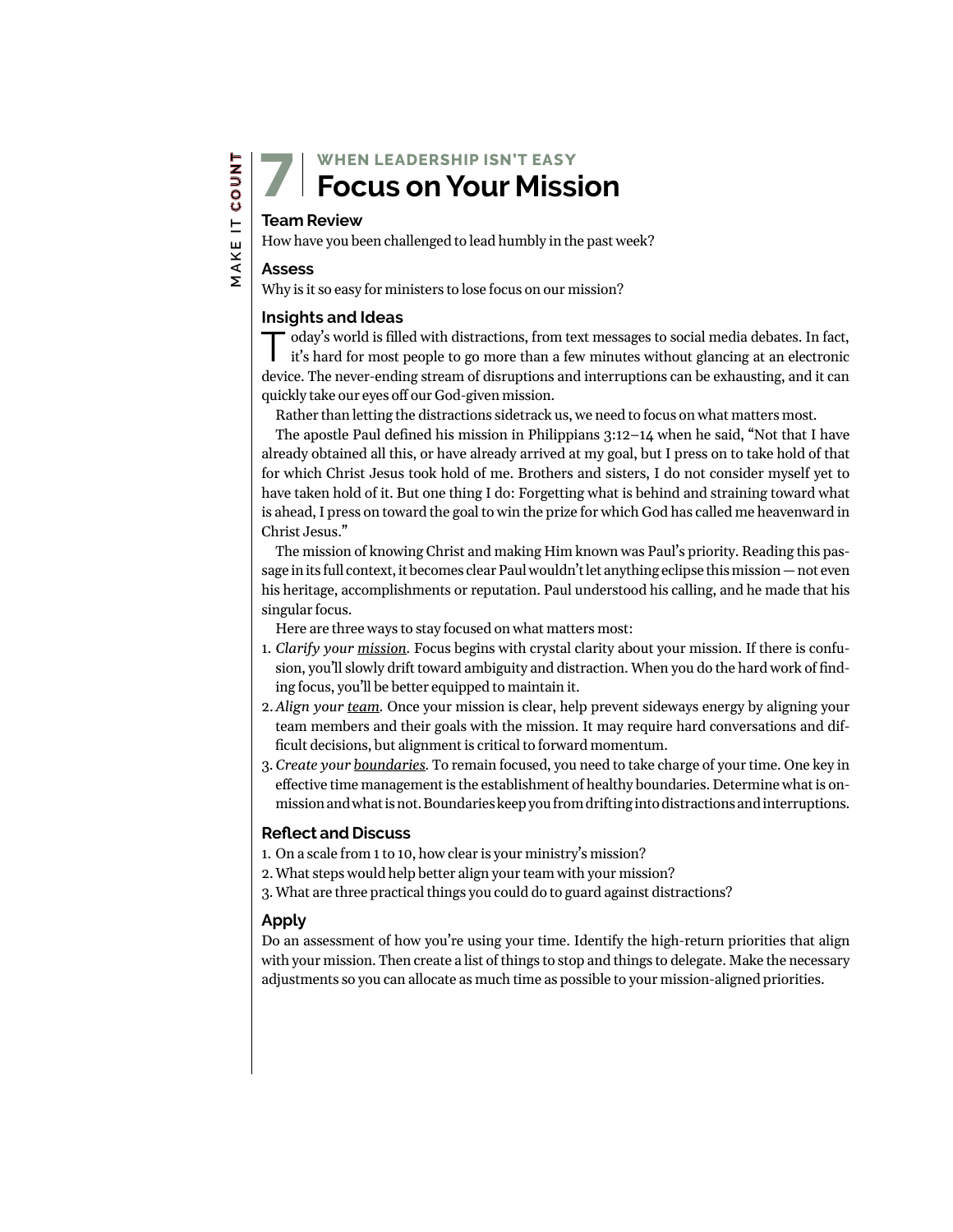### **WHEN LEADERSHIP ISN'T EA**SY **Focus on Your Mission**

# **Assess** 7

Why is it so easy for ministers to lose focus on our mission?

"Not that I have already obtained all this, or have already arrived at my goal, but I press on to take hold of that for which Christ Jesus took hold of me. Brothers and sisters, I do not consider myself yet to have taken hold of it. But one thing I do: Forgetting what is behind and straining toward what is ahead, I press on toward the goal to win the prize for which God has called me heavenward in Christ Jesus" (Philippians 3:12–14).

The mission of knowing Christ and making Him known was Paul's priority.

Three ways to focus on the mission:

1. *Clarify your* .

Focus begins with crystal clarity about your mission. When you do the hard work of finding focus, you'll be better equipped to maintain it.

2. *Align your* .

Once your mission is clear, help prevent sideways energy by aligning your team members and their goals with the mission.

3. *Create your* .

Boundaries keep you from drifting into distractions and interruptions.

#### **Apply**

Do an assessment of how you're using your time. Identify the high-return priorities that align with your mission. Then create a list of things to stop and things to delegate. Make the necessary adjustments so you can allocate as much time as possible to your missionaligned priorities.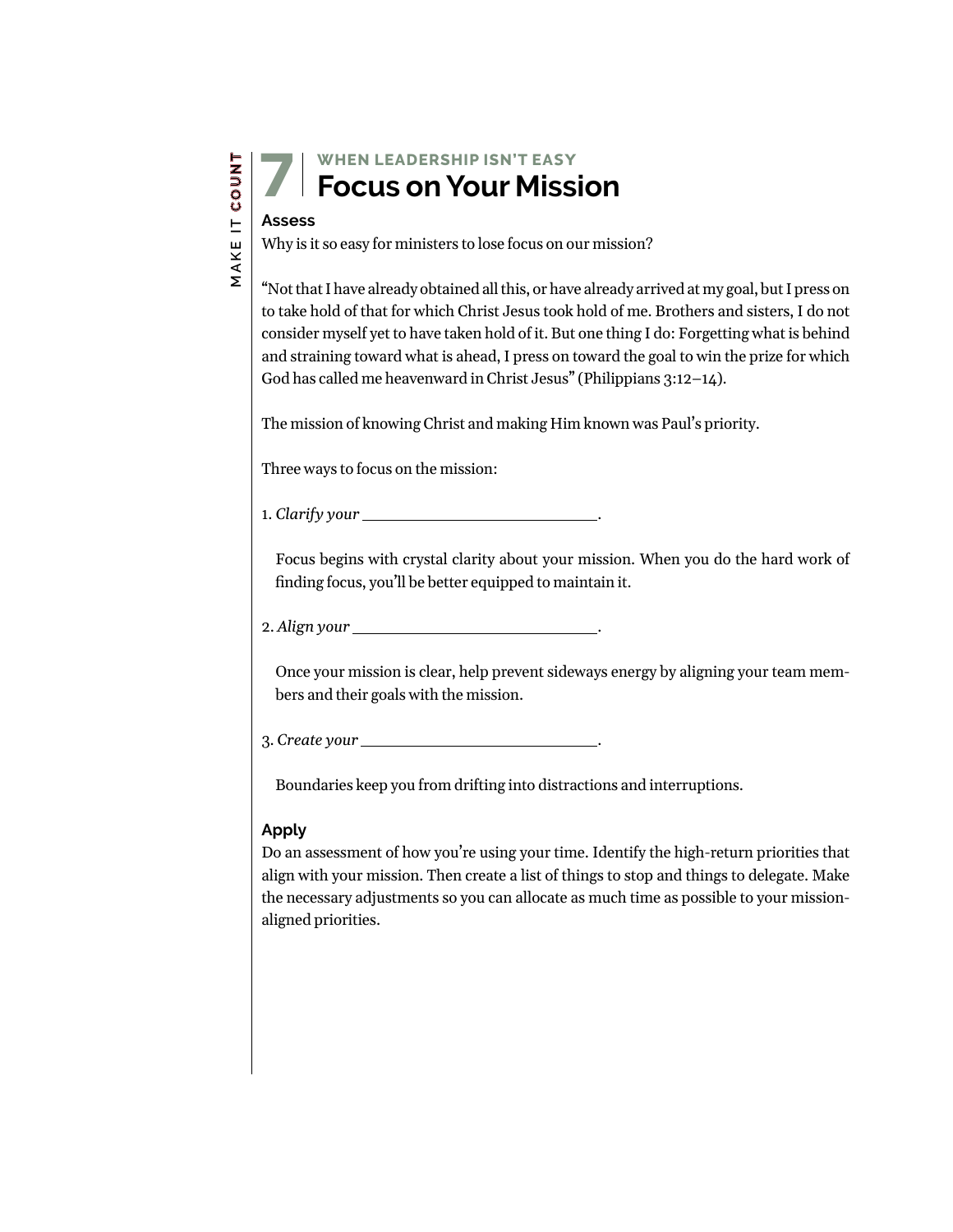#### **WHEN LEADERSHIP ISN'T EA**SY **Build a Unified Team** 8

#### **Team Review**

What changes did you make to better align your time with your mission and priorities?

#### **Assess**

How would you describe a unified team?

#### **Insights and Ideas**

W ithin his letter to the Philippians, Paul addressed the issue of disunity in the congregation. In Philippians 4:2–3, Paul wrote, "I plead with Euodia and I plead with Syntyche to be of the same mind in the Lord. Yes, and I ask you, my true companion, help these women since they have contended at my side in the cause of the gospel, along with Clement and the rest of my co-workers, whose names are in the book of life."

Leaders who make a long-term difference understand the power of unity, especially in building an effective team. But gaining and maintaining unity isn't easy. For unity to become fully embedded in a team's culture, members must embrace its purpose, source and impact.

1. *The purpose of unity is mission.* Why would Paul address disunity from behind prison bars? Because Paul understood that when disunity takes root in our hearts (or our homes, churches or organizations), the mission suffers, and the collateral damage is always relationships.

Paul challenged Euodia and Syntyche to protect unity for the sake of the greater mission. He asked them to erase the territorial lines and settle their differences.

Jesus prayed for His followers to be united and connected our unity with His mission. In fact, Jesus said Christian unity demonstrates to the world the truth of the gospel's claims (John 17:23).

- 2.*The source of unity is humility.* Pride causes disunity. Prideful people believe they are always right and insist on always getting their way. But wise leaders know people are more important than opinions, and that *doing* right is more important than *being* right. Living this truth requires a posture of humility that puts others before ourselves.
- 3. *The impact of unity is multiplication.* The Early Church's unity had a multiplying effect on its mission. Acts 4:32 says, "All the believers were one in heart and mind. No one claimed that any of their possessions was their own, but they shared everything they had."

Unity wasn't limited to a small group of people. *All* the believers were unified, which allowed them to serve others in the most extraordinary ways. In fact, they were so generous that there were "no needy persons among them" (verses 34–35).

#### **Reflect and Discuss**

1. Which of the three truths about unity most challenges you? Why?

2. How can our team become more united?

3.What can we do to cultivate unity within our congregation?

#### **Apply**

Unity doesn't happen accidentally. Work together as a team to resolve any conflicts, and prayerfully commit to becoming more unified in heart, mind and mission.

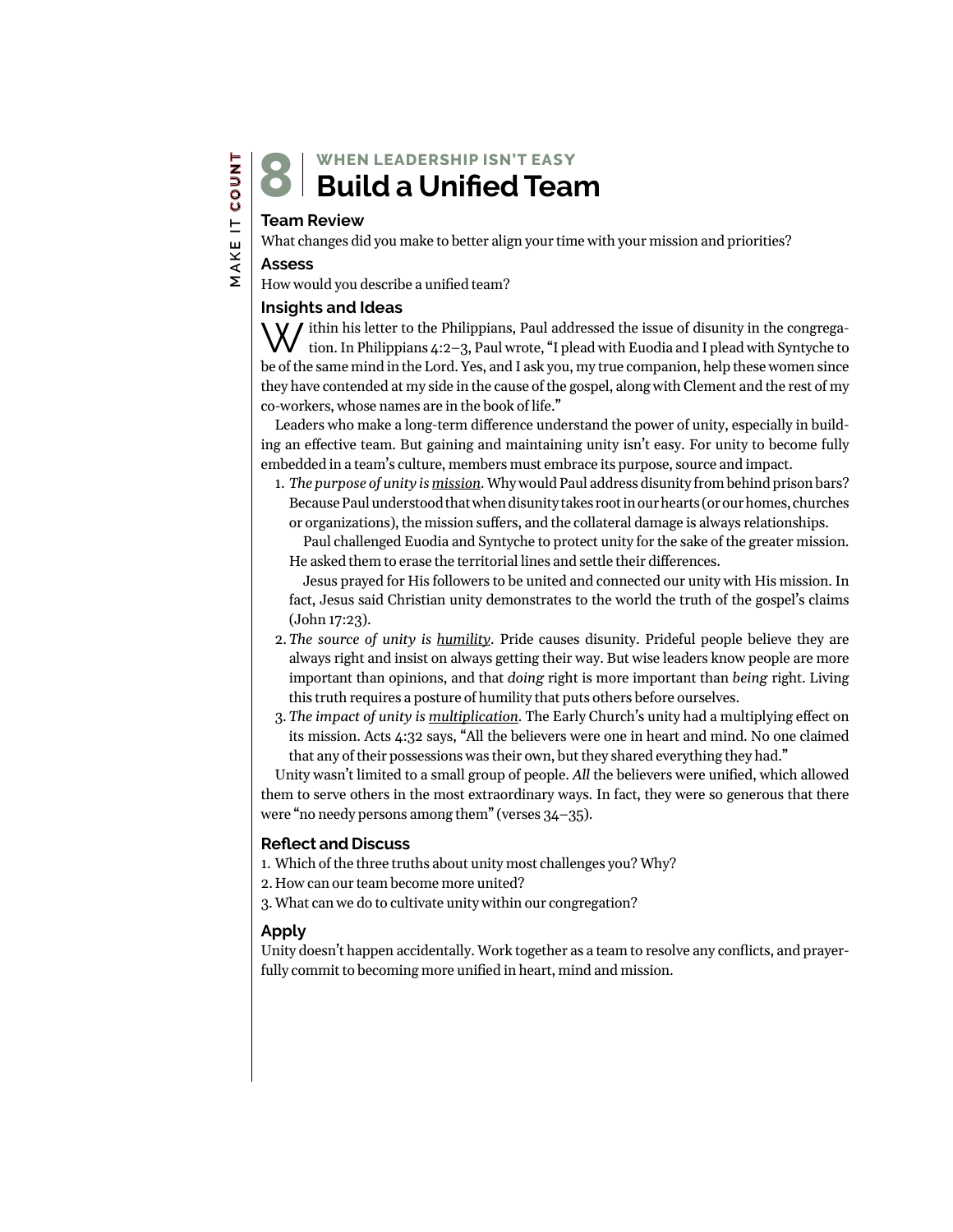#### **WHEN LEADERSHIP ISN'T EA**SY **Build a Unified Team** 8

#### **Assess**

How would you describe a unified team?

"I plead with Euodia and I plead with Syntyche to be of the same mind in the Lord. Yes, and I ask you, my true companion, help these women since they have contended at my side in the cause of the gospel, along with Clement and the rest of my co-workers, whose names are in the book of life" (Philippians 4:2–3).

Understanding the value of unity:

1. *The purpose of unity is* .

Why would Paul address disunity from behind prison bars? Because Paul understood that when disunity takes root in our hearts (or our homes, churches or organizations), the mission suffers, and the collateral damage is always relationships.

2.*The source of unity is* .

Pride causes disunity. Prideful people believe they are always right and insist on always getting their way. But wise leaders know people are more important than opinions, and that *doing* right is more important than *being* right.

3.*The impact of unity is* .

"All the believers were one in heart and mind. No one claimed that any of their possessions was their own, but they shared everything they had" (Acts 4:32).

#### **Apply**

Unity doesn't happen accidentally. Work together as a team to resolve any conflicts, and prayerfully commit to becoming more unified in heart, mind and mission.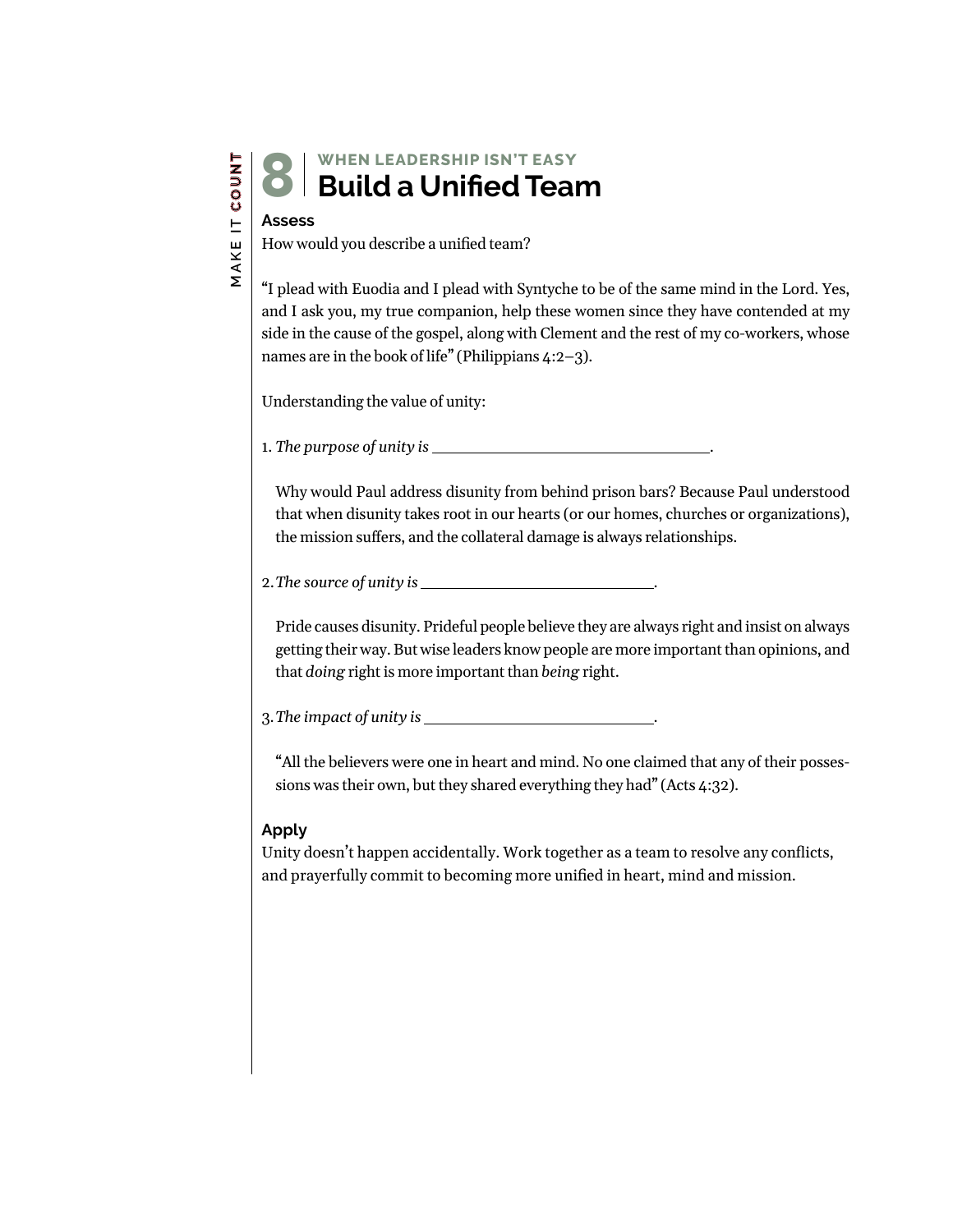## **Team Review** 9

What progress have you made toward becoming a more unified team?

#### **Assess**

 **MAKE IT COUNT**

MAKE IT COUNT

What difference does attitude make among leaders and team members?

#### **Insights and Ideas**

he apostle Paul had every reason to have a bad attitude. He was in prison. Others were preaching the gospel with impure motives. There was disunity in the church at Philippi. In spite of all these things, Paul modeled a good attitude and encouraged the Philippians to do the same.

Paul wrote, "Finally, brothers and sisters, whatever is true, whatever is noble, whatever is right, whatever is pure, whatever is lovely, whatever is admirable  $-$  if anything is excellent or praiseworthy — think about such things. Whatever you have learned or received or heard from me, or seen in me — put it into practice. And the God of peace will be with you" (Philippians  $\frac{4:8-9}{2}$ ).

Attitude isn't a one-time moment of victory. It's a daily pattern of thinking that translates into a daily pattern of living. The rest of your life starts with today's thinking.

Author Chip Ingram compares our thinking to a train:

- The engine of the train is our thinking.
- The thinking engine pulls three cars behind it: our emotions, behaviors, and consequences.

In other words, thoughts influence our emotions, which in turn influence our behaviors, which in turn produce consequences (good or bad) in our lives.

What should we think about then? According to Paul, we should focus on those things that are true, noble, right, pure, lovely, admirable, excellent and praiseworthy.

Several years ago, I visited an art museum in San Diego. As I walked through the museum, I encountered stunning works of art, including depictions of Jesus and scenes from the Bible. I soon found myself whispering prayers of gratitude to God. I was focusing my thoughts on something lovely and admirable, and the attention of my heart turned to the Lord.

Our thoughts have a profound impact on the course of our life. As the old saying goes, "Sow a thought, reap an action. Sow an action, reap a habit. Sow a habit, reap a character. Sow a character, reap a destiny."

Author Jon Gordon says, "Being positive won't guarantee you'll succeed. But being negative will guarantee you won't."

#### **Reflect and Discuss**

1. How have you found the thinking train to be true in your life?

2.What helps you maintain a positive attitude when life is hard?

3.Which quality from Paul's thinking list most challenges you?

#### **Apply**

Attitude is a daily battle. Nevertheless, leaders must take responsibility for how we think and the attitude we display. Ultimately, attitude is a choice. Memorize Philippians 4:8–9, spend some time renewing your mind each day, and put together a growth plan to improve.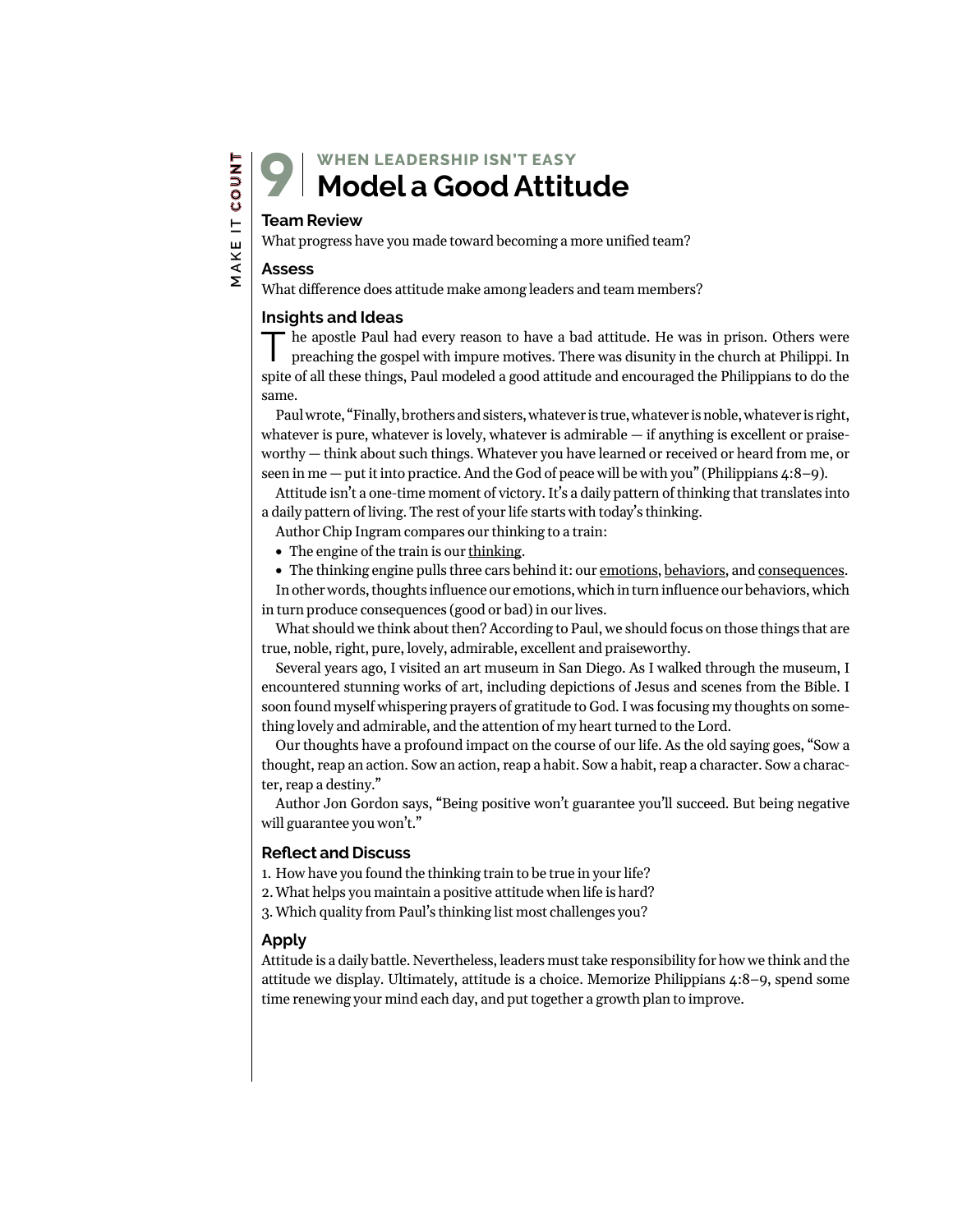### **WHEN LEADERSHIP ISN'T EA**SY **Model a Good Attitude**

# **Assess** 9

What difference does attitude make among leaders and team members?

"Finally, brothers and sisters, whatever is true, whatever is noble, whatever is right, whatever is pure, whatever is lovely, whatever is admirable — if anything is excellent or praiseworthy — think about such things. Whatever you have learned or received or heard from me, or seen in me — put it into practice. And the God of peace will be with you" (Philippians 4:8–9).

Attitude isn't a one-time moment of victory. It's a daily pattern of thinking that translates into a daily pattern of living. The rest of your life starts with today's thinking.

Author Chip Ingram compares our thinking to a train:

- The engine of the train is our .
- The thinking engine pulls three cars behind it: our \_\_\_\_\_\_\_\_\_\_\_\_\_\_\_\_\_\_\_\_\_\_\_\_\_\_\_

, and .

According to Paul, we should focus on those things that are true, noble, right, pure, lovely, admirable, excellent and praiseworthy.

"Sow a thought, reap an action. Sow an action, reap a habit. Sow a habit, reap a character. Sow a character, reap a destiny."

"Being positive won't guarantee you'll succeed. But being negative will guarantee you won't." — Jon Gordon

#### **Apply**

Attitude is a daily battle. Nevertheless, leaders must take responsibility for how we think and the attitude we display. Ultimately, attitude is a choice. Memorize Philippians 4:8– 9, spend some time renewing your mind each day, and put together a growth plan to improve.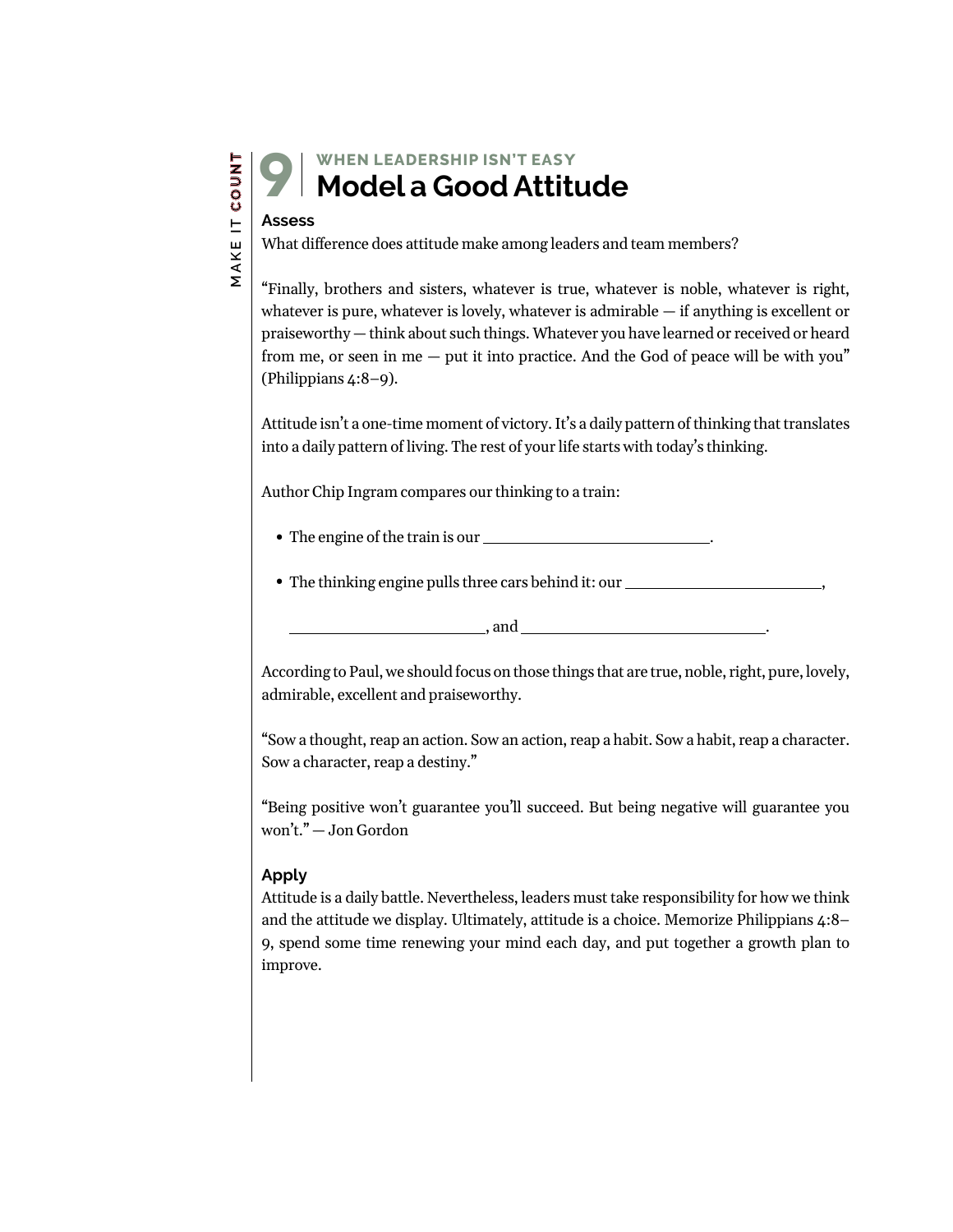#### **WHEN LEADERSHIP ISN'T EA**SY **Be Content** 10

#### **Team Review**

What steps have you taken to develop a more Christlike attitude?

#### **Assess**

Why is contentment such a challenge for leaders today?

#### **Insights and Ideas**

is contentment is common in leadership. In fact, many leaders view contentment as nothing more than complacency. But healthy contentment actually helps us live in the tension between *satisfied* and *significant*.

Paul said, "I have learned to be content whatever the circumstances. I know what it is to be in need, and I know what it is to have plenty. I have learned the secret of being content in any and every situation, whether well fed or hungry, whether living in plenty or in want. I can do all this through him who gives me strength" (Philippians 4:11–13).

Paul understood two realities about contentment that have great meaning for us today:

1. *Christ is enough.* The *Amplified Bible* captures this well: "Not that I speak from [any personal] need, for I have learned to be content [and self-sufficient through Christ, satisfied to the point where I am not disturbed or uneasy] regardless of my circumstances" (verse 11).

Paul was not disturbed by his circumstances because true contentment brings peace regardless of circumstances. When times are bad, we need God. But we need God just as much when times are good. If we don't need God in the good times, we've become sufficient in ourselves. Put another way, if we don't need God when times are good, we've turned our good into a god.

2.*Christ's enough is endless.* When you hear that "Christ is enough," it's easy to interpret "enough" as "just enough" or "just barely enough." But that's not the picture Paul paints of Christ. In Philippians 4:19, Paul says, "My God will meet all your needs according to the riches of his glory in Christ Jesus."

The Greek word translated "meet" means "to make full." When you're in a moment of uncertainty, you might feel deficient or lacking, but God is overflowing with glorious riches, and He is able and willing to fill you with His abundance.

Like Paul, you can be content, trusting that Christ is more than enough. This doesn't mean God will grant every wish, but it does mean He will meet your needs and provide you with the resources to advance His mission.

#### **Reflect and Discuss**

1. In what area of leadership do you find it hardest to be content?

2.What does it mean to you for Christ to be enough?

3. How does knowing Christ has more than enough shape your view of contentment?

#### **Apply**

Spend some time praying together as a team. Focus on God's blessings, thanking Him for who He is and all He has done. Take a few minutes to rest in God's presence, letting your heart become content in Him.